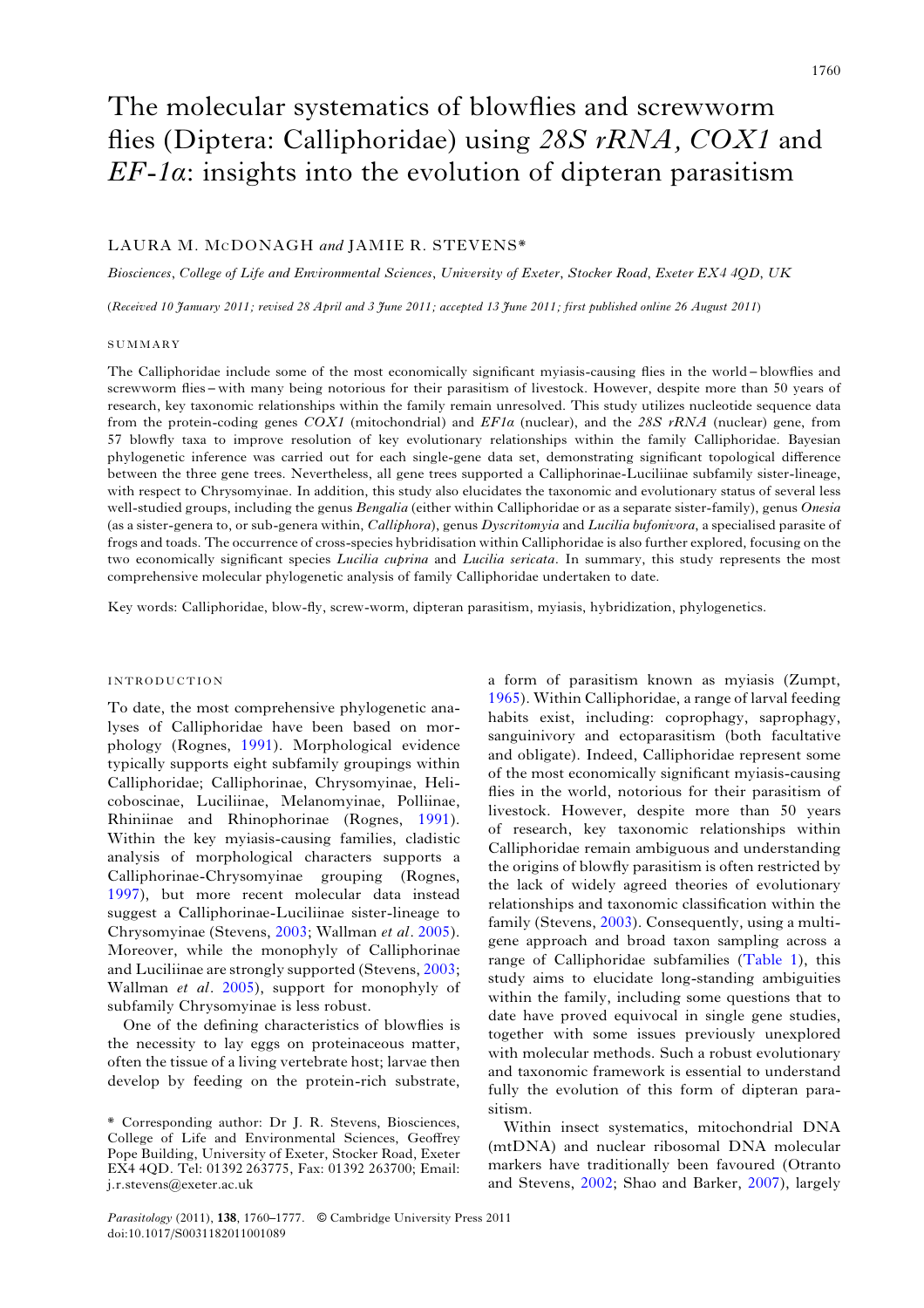<span id="page-1-0"></span>Table 1. Species list for taxa analysed in this study, including subfamily taxonomy, description of larval feeding behaviour, host type and sources used for classifying larval feeding behaviour (myiasis status)

| Subfamily                          | Species                   | Larval feeding behaviour and typical host                            | Source<br>reference       |
|------------------------------------|---------------------------|----------------------------------------------------------------------|---------------------------|
| Auchmeromyiinae                    | Auchmeromyia luteola      | Obligate (sanguinivorous) – vertebrates                              | 1, 2                      |
|                                    | Cordylobia anthropophaga  | Obligate-vertebrates                                                 | 1, 2                      |
| Bengaliinae                        | Bengalia depressa         | Obligate-termites, ant pupae                                         | 1, 3                      |
| Calliphorinae                      | Calliphora dubia          | Secondary facultative - carrion                                      | 4, Wallman<br>pers. comm. |
|                                    | Calliphora quadrimaculata | Secondary facultative - carrion, vertebrates                         | 2, 5                      |
|                                    | Calliphora stygia         | Secondary facultative <sup>1</sup> – carrion, vertebrates            | 2, 4, Wallman             |
|                                    | Calliphora vicina         | Secondary facultative - carrion, vertebrates                         | pers. comm.<br>2, 6       |
|                                    | Calliphora vomitoria      | Secondary facultative - carrion, vertebrates                         | 2,6                       |
|                                    | Cynomya cadaverina        | Saprophagic-vertebrates                                              | 7,8                       |
|                                    | Cynomya mortuorum         | Secondary facultative - vertebrates                                  | 6, 7                      |
|                                    | Onesia tibialis           | Primary facultative - earthworms                                     | 9, 11                     |
| Chrysomyinae                       | Chrysomya albiceps        | Secondary facultative - carrion, vertebrates                         | 1, 2                      |
|                                    | Chrysomya bezziana        | Obligate – vertebrates                                               | 1, 2                      |
|                                    | Chrysomya chloropyga      | Secondary facultative - carrion, vertebrates                         | 1, 2                      |
|                                    | Chrysomya megacephala     | Secondary facultative - carrion, vertebrates                         | 1, 2                      |
|                                    | Chrysomya rufifacies      | Secondary facultative - carrion, vertebrates                         | 1, 2                      |
|                                    | Cochliomyia hominivorax   | Obligate-vertebrates                                                 | 12, 13                    |
|                                    | Cochliomyia macellaria    | Secondary facultative - vertebrates                                  | 12, 13                    |
|                                    | Compsomyiops fulvicrura   | Saprophagic-carrion                                                  | 8, 10                     |
|                                    | Phormia regina            | Facultative (unknown) - carrion, vertebrates                         | 6, 8                      |
|                                    | Protocalliphora azurea    | Obligate – birds                                                     | 2, 6, 14                  |
|                                    | Protocalliphora sialia    |                                                                      | 2, 6, 14                  |
|                                    |                           | Primary facultative - carrion, vertebrates                           |                           |
| Helicoboscinae                     | Protophormia terraenovae  | Secondary facultative - carrion, vertebrates                         | 2, 6                      |
| Luciliinae                         | Eurychaeta palpalis       | Saprophagic-slugs and snails                                         | 6, 7                      |
|                                    | Dyscritomyia lucilioides  | Facultative (unknown) - carrion, vertebrates<br>and/or invertebrates | 15, 16                    |
|                                    | Dyscritomyia robusta      | Facultative (unknown) – carrion, vertebrates<br>and/or invertebrates | 15, 16                    |
|                                    | Hemipyrellia fergusoni    | Saprophagic-carrion                                                  | 17, 18, 19                |
|                                    | Hemipyrellia fernandica   | Saprophagic-carrion                                                  | 17, 18, 19                |
|                                    | Lucilia ampullacea        | Secondary facultative-frogs                                          | 2, 6                      |
|                                    | Lucilia bufonivora        | Obligate – frogs and/or toads                                        | 2, 6, 8, 20,              |
|                                    |                           |                                                                      | pers. obs.                |
|                                    | Lucilia caesar            | Secondary facultative - carrion, vertebrates                         | 2, 6, 20                  |
|                                    | Lucilia cluvia            | Saprophagic-carrion                                                  | 8, 21                     |
|                                    | Lucilia cuprina           | Primary facultative - carrion, vertebrates                           | 2, 6, 8, 20               |
|                                    | Lucilia illustris         | Secondary facultative - carrion, vertebrates                         | 2, 6, 20                  |
|                                    | Lucilia mexicana          | Saprophagic-carrion                                                  | 8, 22                     |
|                                    | Lucilia papuensis         | Saprophagic-carrion                                                  | 4, 23                     |
|                                    | Lucilia porphyrina        | Primary facultative – vertebrates                                    | 2, 4                      |
|                                    | Lucilia richardsi         | Facultative (unknown) – vertebrates                                  | 2, 6                      |
|                                    | Lucilia sericata          | Primary facultative – carrion, vertebrates                           | 2, 6, 8, 20               |
|                                    | Lucilia silvarum          | Facultative (unknown) – frogs and/or toads                           | 6, 8, 24                  |
|                                    | Lucilia thatuna           | Facultative (unknown) – vertebrates<br>[To be confirmed]             | 8, 22                     |
| Polleniinae                        | Pollenia rudis            | Primary facultative - earthworms                                     | 6, 7                      |
| Outgroup taxa (Diptera: Muscoidea) |                           |                                                                      |                           |
|                                    | Mesembrina meridiana      | Facultative (unknown) - carrion, vertebrates                         | 25, 26                    |
|                                    | Musca domestica           | Secondary facultative - faeces, carrion,<br>vertebrates              | 2, 27                     |
|                                    | Stomoxys calcitrans       | Saprophagic-faeces, carrion                                          | 2, 28, 29                 |

 $1$  Identified by Zumpt (1965) as originally a primary myiasis fly, a role it is not now generally recognised as fulfilling (Stevens and Wallman, 2006).

[1] Zumpt, 1956; [2] Zumpt, 1965; [3] Rognes, 1998; [4] Fuller, 1934; [5] Dear, 1985a; [6] Rognes, 1991; [7] van Emden, 1954; [8] Hall, 1948; [9] Norris, 1991; [10] Dear, 1985b; [11] Hardy, 1937; [12] James, 1947; [13] Shewell, 1987; [14] Sabrosky et al. 1989; [15] Pollock, 1974; [16] James, 1981; [17] So and Dudgeon, 1989; [18] Chen et al. 2004; [19] Sukontason et al. 2008; [20] Aubertin, 1933; [21] Nelder et al., 2009; [22] James, 1955; [23] Shah and Sakhawat, 2004; [24] Eaton et al. 2008; [25] Meier et al. 1999; [26] Karpa et al. 2007; [27] Dogra and Mahajan, 2010; [28] Bishop, 1913; [29] Parr, 1962.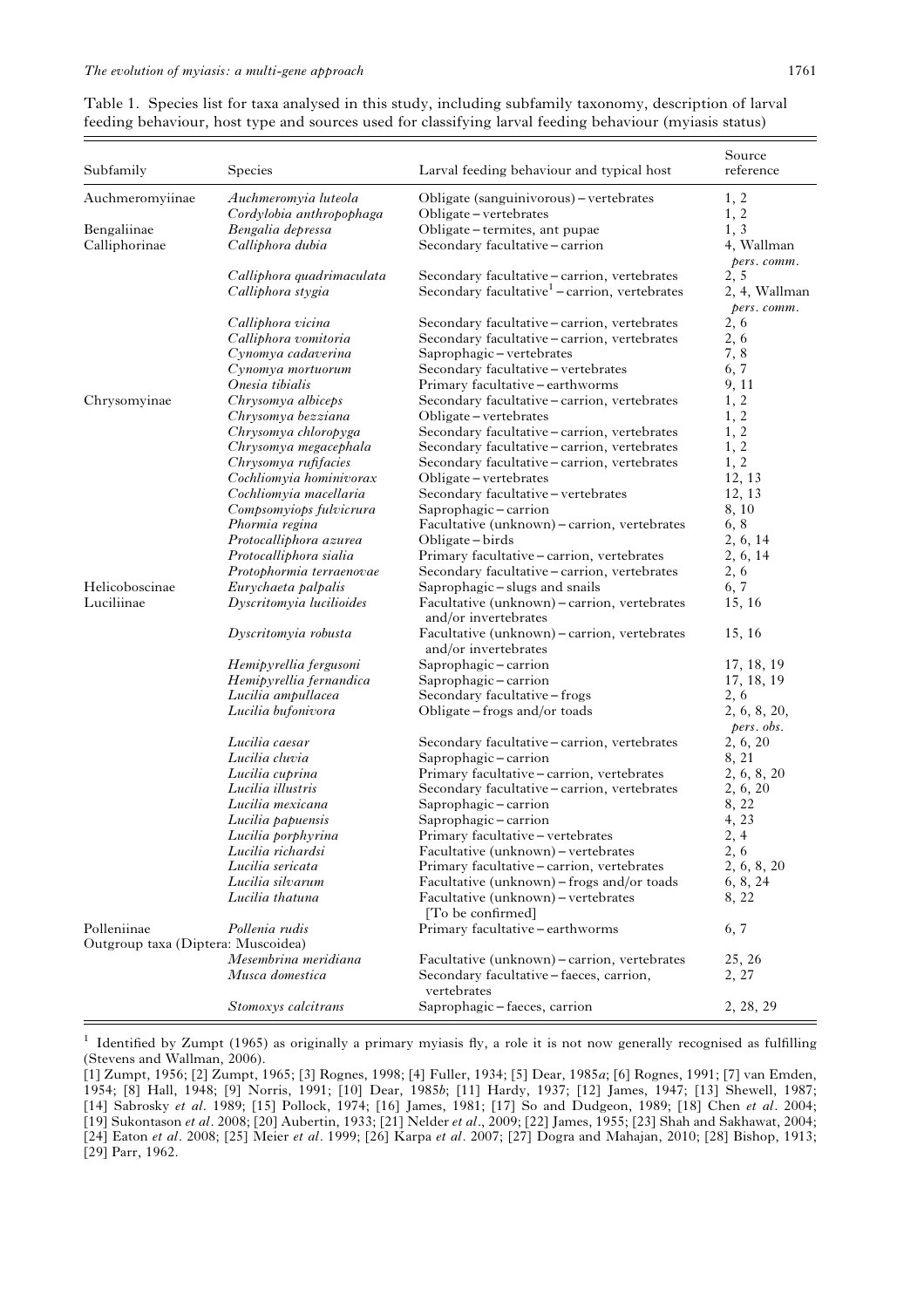due to the relative ease with which these markers can be amplified (Baker et al. [2001\)](#page-14-0). The vast majority of molecular phylogenetic studies of parasitic arthropods to date have used single protein-coding genes (Shao and Barker, [2007\)](#page-16-0), however, analyses are increasingly combining mitochondrial and nuclear genes, in an attempt to utilize unlinked sets of data that have evolved under essentially different constraints (Stevens, [2003](#page-16-0); Lin and Danforth, [2004\)](#page-15-0). Focusing on molecular markers with different rates of substitution in this way not only improves phylogenetic resolution at different levels of divergence, but also allows comparisons between evolutionary histories of gene trees and species trees to be explored. Accordingly, this study uses nucleotide sequence data from two protein coding genes (mitochondrial COX1 and nuclear  $EF$ -1a) and one nuclear rRNA gene (28S). These three genes have been used extensively in insect systematics, including blowfly studies (e.g. Gleeson and Sarre, [1997](#page-15-0); Stevens and Wall, [2001;](#page-16-0) Stevens et al. [2002](#page-16-0); Stireman, [2002](#page-16-0); Wells et al. [2002,](#page-16-0) [2004,](#page-16-0) 2007; Stevens, [2003;](#page-16-0) Petersen et al. [2007;](#page-15-0) Harvey et al. [2008;](#page-15-0) Kutty et al. [2008](#page-15-0); Tourle et al. [2009](#page-16-0)), and as such provide sequences from a broad range of species across multiple genes for inclusion in this study. As a mitochondrial gene, COX1 has several advantages including a lack of recombination during cell division, high copy number, relative ease of isolation, availability of universal primers and the presence of both conserved and variable regions. Mitochondrial genes are also expected to reach reciprocal monophyly before nuclear genes, due to generally higher rates of sequence change (Avise et al. [1979;](#page-14-0) Lunt et al. [1996;](#page-15-0) Monteiro and Pierce, [2001](#page-15-0); Funk and Omland, [2003](#page-15-0); Dowton, [2004](#page-14-0); Lin and Danforth, [2004\)](#page-15-0), making COX1 particularly useful for inferring relationships between recently diverged species and in population genetics (Stevens and Wall, [1997](#page-16-0)b; Shao and Barker, [2007](#page-16-0)). Nuclear genes such as  $EF$ -1 $\alpha$  also may offer several advantages over mitochondrial genes, for example, by having a generally low level of biased base composition (Friedlander et al. [1992,](#page-15-0) [1994](#page-15-0); Brower and DeSalle, [1994](#page-14-0); Lin and Danforth, [2004\)](#page-15-0). However, paralogous copies of  $EF$ -1 $\alpha$  have been identified in some insect species (e.g. Danforth and Ji, [1998](#page-14-0)), which may differ by up to 25% of the nucleotide sites in the coding regions. Consequently, multiple sequence alignments and BLAST searching were used across all three gene data sets to ensure that only the correct copies of the target genes were included in this study. The 28S subunit is a popular rRNA gene within insect systematics, as it displays both conserved and highly variable regions (D expansions) suitable for resolving relationships at a range of different hierarchical levels, and even having the ability to distinguish between closely related species (Otranto et al. [2005\)](#page-15-0). This study focuses on these D expansions in an attempt to resolve relationships between closely related species, including apparent hybrid specimens.

The sequence data collected from these three genes were then analysed using Bayesian phylogenetic inference, an increasingly popular choice over Maximum Parsimony and Maximum Likelihood methods due to an apparent increased sensitivity to phylogenetic signal (Alfaro et al. [2003\)](#page-14-0) and better estimates of phylogenetic accuracy in terms of nodal support (Hillis and Bull, [1993](#page-15-0); Wilcox et al. [2002](#page-17-0)). In addition to the status of subfamily Chrysomyinae outlined above, a number of, to date, unresolved taxonomic relationships are also addressed. The identity of the genus Bengalia as true blowflies remains ambiguous, with two main hypotheses having been proposed, namely that Bengalia represent either a subfamily, Bengaliinae (Rognes, [2005\)](#page-16-0), or a completely separate sister-family to Calliphoridae (Lehrer, [2003](#page-15-0)). The endemic Hawaiian genus Dyscritomyia, on the other hand, while differing from the majority of other blowflies in that it is viviparous (Pollock, [1974](#page-15-0)), are currently placed within the subfamily Luciliinae. To date, very little molecular research has focused on Dyscritomyia (see Wells et al. [2002](#page-16-0)). Within the Calliphorinae the group Onesia has traditionally been granted genus status but several phylogenetic studies have reported evidence that Onesia is in fact a sub-group within the genus Calliphora (Wallman and Adams, [1997](#page-16-0); Wallman and Donnellan, [2001\)](#page-16-0).

Within the genus *Lucilia*, the species *L. bufonivora* represents a specialist parasite which has evolved to feed exclusively on members of Anura (frogs and toads), with a high host specificity for the common toad, Bufo bufo (Brumpt, [1934](#page-14-0); Strijbosch, [1980](#page-16-0)). L. bufonivora is thought to have diverged from its sister taxon, L. silvarum, relatively recently (Stevens and Wall,  $1996a$  $1996a$ , with some authors, e.g. Townsend ([1935\)](#page-16-0), grouping both species as a separate subgenus 'Bufolucilia'. Recent field studies in the German region of North Rhine-Westphalia revealed myiasis infestation rates in frogs and toads of up to 70%, causing significant mortality (Weddeling and Kordges, 2008). Nevertheless, L. bufonivora remains poorly studied (Neumann and Meyer, [2008\)](#page-15-0) and the work presented here represents the first molecular phylogenetic study to include L. bufonivora, and includes analysis of larvae collected from a case of nasal myiasis in a toad collected in Suffolk, UK ([Fig. 1\)](#page-3-0).

Finally, this study provides new insights into the status of cross-species hybridisation between, L. sericata and L. cuprina, which together are the primary causal agents of 'sheep strike' in cool temperate (Europe and New Zealand) and sub-tropical/ warm temperate regions (Australia and South Africa), respectively (Stevens and Wall, [1997](#page-16-0)a), and which represent some of the most well studied of all blowflies. Numerous morphological (Holloway  $1991a, b$  $1991a, b$  $1991a, b$ ; Stevens and Wall,  $1996a$  $1996a$ ) and genetic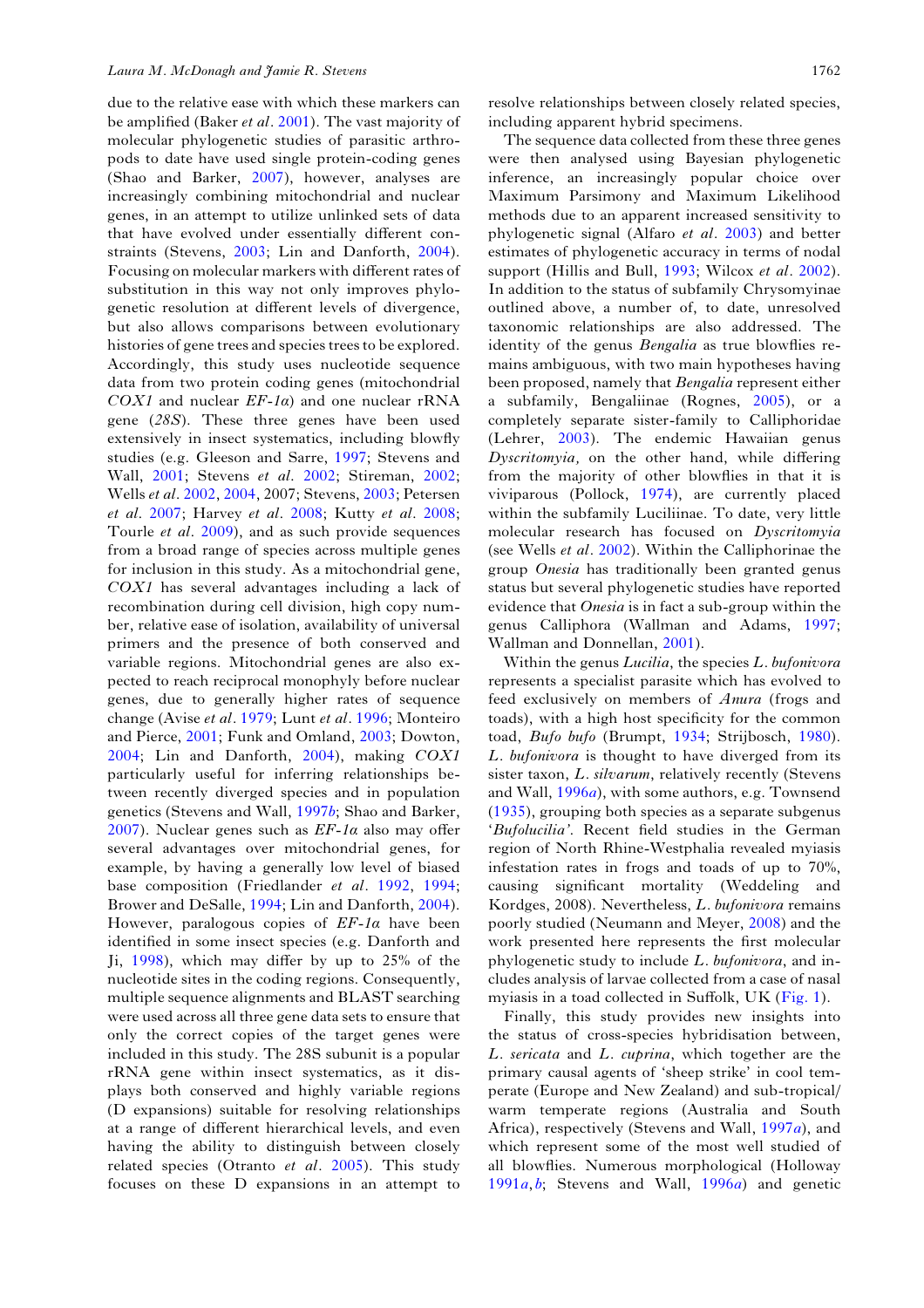<span id="page-3-0"></span>

Fig. 1. Toad with nasal myiasis, Suffolk, UK; posterior ends of live larvae are visible within the enlarged wounds at the site of the original nostrils (left nostril shown arrowed). Larvae were collected and preserved in alcohol prior to DNA extraction (photographs courtesy of Mr M. Porter).

(Stevens and Wall, [1996](#page-16-0)b, [1997](#page-16-0)b, Stevens et al. [2002](#page-16-0); Stevens, [2003](#page-16-0); Wallman et al. [2005;](#page-16-0) Harvey et al. [2008\)](#page-15-0) studies have focused on trying to separate these ambiguous species, although few have employed a multi-gene approach to exploring the status of hybrid populations (Stevens and Wall, [1996](#page-16-0)b, [1997](#page-16-0)b; Nelson et al. [2007](#page-15-0); Tourle et al. [2009\)](#page-16-0). The work presented here aims to explore the hybridisation between these two economically significant blowflies within a multigene framework, and utilises specimens from a variety of geographical locations, including a hybrid from Hawaii (Stevens and Wall, [1996](#page-16-0)b), and a recently confirmed L. cuprina×L. sericata hybrid from South Africa (Tourle et al. [2009\)](#page-16-0).

#### MATERIALS AND METHODS

## Specimens

A total of 57 Calliphoridae taxa were used in this study, along with 3 outgroup taxa, comprising 90 previously published sequences and 90 new sequences ([Table 2\)](#page-5-0). These taxa represent a range of subfamilies, genera, parasitic larval feeding behaviours and, where possible, different geographic populations [\(Tables 1](#page-1-0) and [2](#page-5-0)).

Specimens used to produce new sequence data came from in-house collections at the University of Exeter, freshly collected samples provided by colleagues, and specimens on loan from external collections. All samples were stored at 4 °C, either in 100% ethanol, or as dried pinned specimens.

## Molecular analysis

DNA extractions were carried out using a salt extraction method (Aljanabi and Martinez, [1997\)](#page-14-0),

except in instances where only a limited amount of sample was available, for which DNA extraction was carried out using a Qiagen DNeasy® Blood & Tissue Kit (Qiagen GmbH, Germany).

DNA extractions were subject to PCR procedures to amplify regions of the nuclear protein-coding gene elongation factor-1 alpha  $(EF-1\alpha)$ , the ribosomal DNA 28S (28S rRNA) and the mitochondrial protein-coding gene cytochrome oxidase I (COX1). Published universal insect primers [\(Table 3](#page-6-0)) and their corresponding PCR protocols were used to amplify COX1 (Bogdanowicz et al. [1993;](#page-14-0) Simon et al. [1994](#page-16-0); Sperling and Hickey, 1994; Sperling et al. [1995;](#page-16-0) Lunt et al. [1996;](#page-15-0) Wells and Sperling, [1999\)](#page-16-0),  $EF$ -1a (McDonagh et al. [2009\)](#page-15-0) and the D1-D7 expansion regions and related core elements of the large subunit 28S rRNA (Hoelzel and Green, [1992](#page-15-0); Friedrich and Tautz,  $1997a, b$  $1997a, b$  $1997a, b$ ; overlapping amplifications were performed according to the primer map shown in [Fig. 2.](#page-6-0) These primers have been shown to work well in a broad range of insect species, including blowflies (e.g. Stevens and Wall, [2001;](#page-16-0) Stevens, [2003\)](#page-16-0). Control samples (i.e. no DNA) were included in each set of PCR reactions to ensure no PCR carryover or reagent contamination had occurred. PCR products were separated by gel electrophoresis and bands of appropriate sizes were cut out and purified. A fragment of  $\sim$  2·2 kb spanning the D1–D7 regions of the 28S rRNA gene was amplified in two overlapping sections of approximately 0·8 kb (D1–D2) and 1.45 kb (D3–D7), giving an overlap of  $\sim$  50 bp to facilitate sequence assembly. For most taxa, amplification of the 1.6 kb  $COX1$  gene proceeded via a single fragment, though for a number of taxa amplification of a second shorter fragment of 0·68 kb (between primers COI F1 – COI R1) improved sequence read quality. The  $EF-1\alpha$  fragment was  $\sim 1.35$  kb and was amplified in a single fragment. COX1 fragment sizes were checked against published blowfly mtDNA genomes (Stevens et al. 2008), while 28S rRNA and  $EF$ -1 $\alpha$  fragments were checked against previously published sequences (Hovemann et al. [1988](#page-15-0); Moulton, [2000;](#page-15-0) Friedrich and Tautz, [1997](#page-15-0)a, [b](#page-15-0); Stevens, [2003](#page-16-0)). Purified PCR products were then sequenced using a commercial sequencing facility (COGENICS, formally Lark Technologies Inc.).

## Sequence alignment and verification of sequence identity

Sequence fragments were checked for quality and edited manually before being assembled into a single consensus sequence, using AutoAssembler 2.0 (Applied Biosystems, Inc.). Any ambiguities in the consensus sequence were resolved or standard IUPAC/IUB codes (Leonard, [2003](#page-15-0)) used.

All gene sequence identities were checked against GenBank using BLAST. While only a single copy of  $EF$ -1 $\alpha$  has so far been found in members of Oestroidea, two copies of  $E\mathbf{F-1}\alpha$  have been identified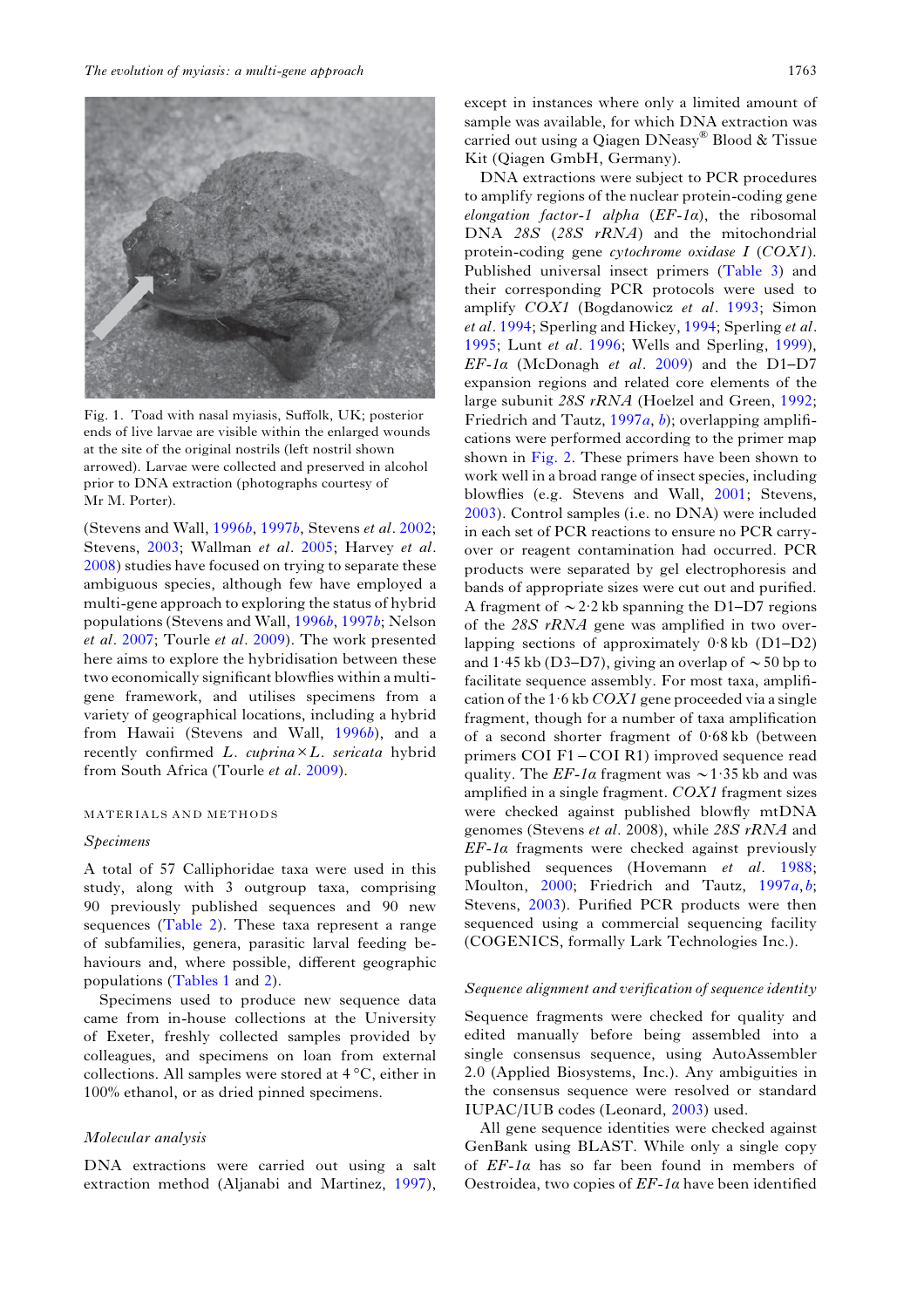| Subfamily       | Species                                                                                              | Location (new sequences)     | ID              | $EF-1\alpha^a$ | $COXI^b$      | 28S $rRNAc$   |
|-----------------|------------------------------------------------------------------------------------------------------|------------------------------|-----------------|----------------|---------------|---------------|
| Auchmeromyiinae | Auchmeromyia luteola                                                                                 | Nguruman, Kenya              | JRS[1]          | FR719213       | FR719153      | AJ551431 [30] |
|                 | Cordylobia anthropophaga                                                                             | Yaoundé, Cameroon            | <b>JRS</b> [1]  | FR719229       | FR719158      | AJ551432 [30] |
| Bengaliinae     | Bengalia depressa                                                                                    | Nairobi, Kenya               | $JRS/NW$ [1]    | FR719214       | FR719154      | FR719270      |
| Calliphorinae   | Calliphora dubia                                                                                     | Adelaide, Australia          | JFW [2]         | FR719215       | EU418556 [15] | AJ558185 [30] |
|                 | Calliphora quadrimaculata                                                                            | Rangitoto, N.I., New Zealand | RDN/JRS [3]     | FR719216       | FR719155      | AJ558187 [30] |
|                 | Calliphora stygia                                                                                    | Adelaide, Australia          | <b>JFW</b> [2]  | FR719217       | AY842601 [16] | AJ558186 [30] |
|                 | Calliphora vicina                                                                                    | Adelaide, Australia          | <b>JFW</b> [2]  | FR719218       | EU418571 [15] | AJ300132 [17] |
|                 | Calliphora vicina                                                                                    | Bristol, UK                  | JRS[4]          | FR719219       | AJ417702 [17] | AJ300131 [17] |
|                 | Calliphora vomitoria                                                                                 | Devon, UK                    | JRS [4]         | FR719220       | FR719156      | AJ300133 [17] |
|                 | Calliphora vomitoria                                                                                 | Sonoma, USA                  | JRS [4]         | FR719221       | FR719157      | AJ300134 [17] |
|                 | Cynomya cadaverina                                                                                   | Ottawa, Canada               | LD[5]           | FR719230       | AF259505 [18] | AJ300135 [30] |
|                 | Cynomya mortuorum                                                                                    | Durham, UK                   | LD[4]           | FR719231       | FR719159      | AJ300135 [17] |
|                 | Onesia tibialis                                                                                      | Adelaide, Australia          | <b>JFW</b> [6]  | FR719263       | AY842605 [16] | AJ558188 [30] |
| Chrysomyinae    | Chrysomya albiceps                                                                                   | Nairobi, Kenya               | JRS [1,7]       | FR719222       | AF083657 [19] | AJ551433 [30] |
|                 | Chrysomya bezziana                                                                                   | Bogor, Java, Indonesia       | $RT/MJRH$ [1,7] | FR719223       | AF295548 [20] | AJ551434 [30] |
|                 | Chrysomya chloropyga                                                                                 | Tanzania                     | JRS/RLW [1,8]   | FR719223       | AF295554 [20] | AJ558189 [30] |
|                 | Chrysomya megacephala                                                                                | Calicut, Kerala, India       | <b>RLW</b> [7]  | FR719225       | AF295551 [20] | FR719281      |
|                 | Chrysomya rufifacies                                                                                 | Adelaide, Australia          | JRS [7]         | FR719226       | AB112845 [21] | AJ551436 [30] |
|                 | Cochliomyia hominivorax                                                                              | San Paulo, Brazil            | AMLAE $[5,9]$   | FR719227       | EU418550 [15] | AJ551437 [30] |
|                 | Cochliomyia macellaria                                                                               | San Paulo, Brazil            | AMLAE $[5,9]$   | FR719228       | AF295555 [20] | AJ551438 [30] |
|                 | Compsomyiops fulvicrura                                                                              | As published                 | As published    | FJ025667 [22]  | FJ025607 [22] | FJ025504 [22] |
|                 | Phormia regina                                                                                       | Brno, Czech Republic         | $OAF/IRS$ [4]   | FR719264       | AF295550 [20] | AF366685 [23] |
|                 | Protocalliphora azurea                                                                               | Antwerp, Belgium             | SH-B [4,10]     | FR719266       | FR719180      | AJ551439 [30] |
|                 | Protocalliphora sialia                                                                               | Kittitas Co., WA, USA        | <b>TLW</b> [10] | FR719267       | AF295559 [20] | AJ558190 [30] |
|                 | Protophormia terraenovae                                                                             | Czech Republic               | $JRS/OAF$ [4]   | FR719268       | AF295553 [20] | AJ300142 [17] |
| Luciliinae      | Dyscritomyia lucilioides                                                                             | Hawaii, USA                  | <b>JDW</b> [11] | FR719232       | AY074903 [24] | FR719288      |
|                 | Dyscritomyia robusta                                                                                 | Hawaii, USA                  | <b>JDW</b> [11] | FR719233       | AY074899 [24] | FR719289      |
|                 | Hemipyrellia fergusoni                                                                               | Tanzania                     | RLW/JFW [1,2]   | FR719234       | AY842613 [16] | FR719290      |
|                 | Hemipyrellia fernandica                                                                              | Tanzania                     | RLW[1]          | FR719235       | FR719160      | AJ558191 [30] |
|                 | Lucilia ampullacea                                                                                   | Somerset, UK                 | RLW [4,12]      | FR719236       | EU925394 [25] | AJ300137 [17] |
|                 | Lucilia bufonivora                                                                                   | Suffolk, UK                  | $JRS1$ [4,12]   | FR719237       | FR719161      | FR719293      |
|                 | Lucilia bufonivora                                                                                   | Suffolk, UK                  | RLW [4,12]      | FR719238       | FR719162      | FR719294      |
|                 | Lucilia caesar                                                                                       | Somerset, UK                 | JRS [4,12]      | FR719239       | AJ417703 [27] | AJ300138 [17] |
|                 | Lucilia cluvia                                                                                       | New Orleans, USA             | <b>RLW</b> [12] | FR719240       | DQ453490 [26] | AJ551440 [30] |
|                 | Lucilia cuprina ×                                                                                    | Hawaii, USA                  | RLW/JDW [12,13] | FR719241       | AJ417704 [27] | AJ417709 [30] |
|                 | Lucilia sericata hybrid <sup>II</sup><br>Lucilia cuprina ×<br>Lucilia sericata hybrid <sup>III</sup> | Cape Town, South Africa      | MHV [12,13]     | FR719242       | FR719164      | FR719298      |
|                 | Lucilia cuprina                                                                                      | Perth, Australia             | RLW [12,13]     | FR719245       | AJ417707 [27] |               |
|                 |                                                                                                      |                              |                 | FR719247       |               | AJ417709 [30] |
|                 | Lucilia cuprina                                                                                      | Townsville, Australia        | RLW [12,13]     |                | AJ417710 [27] | AJ417709 [30] |
|                 | Lucilia cuprina                                                                                      | Nairobi, Kenya               | JRS [12,13]     | FR719243       | FR719165      | FR719299      |

Table 2. Taxon list, including subfamily taxonomy, country of origin of specimen, collector, sources used for specimen identi fication and accession numbers for new DNA sequences

1764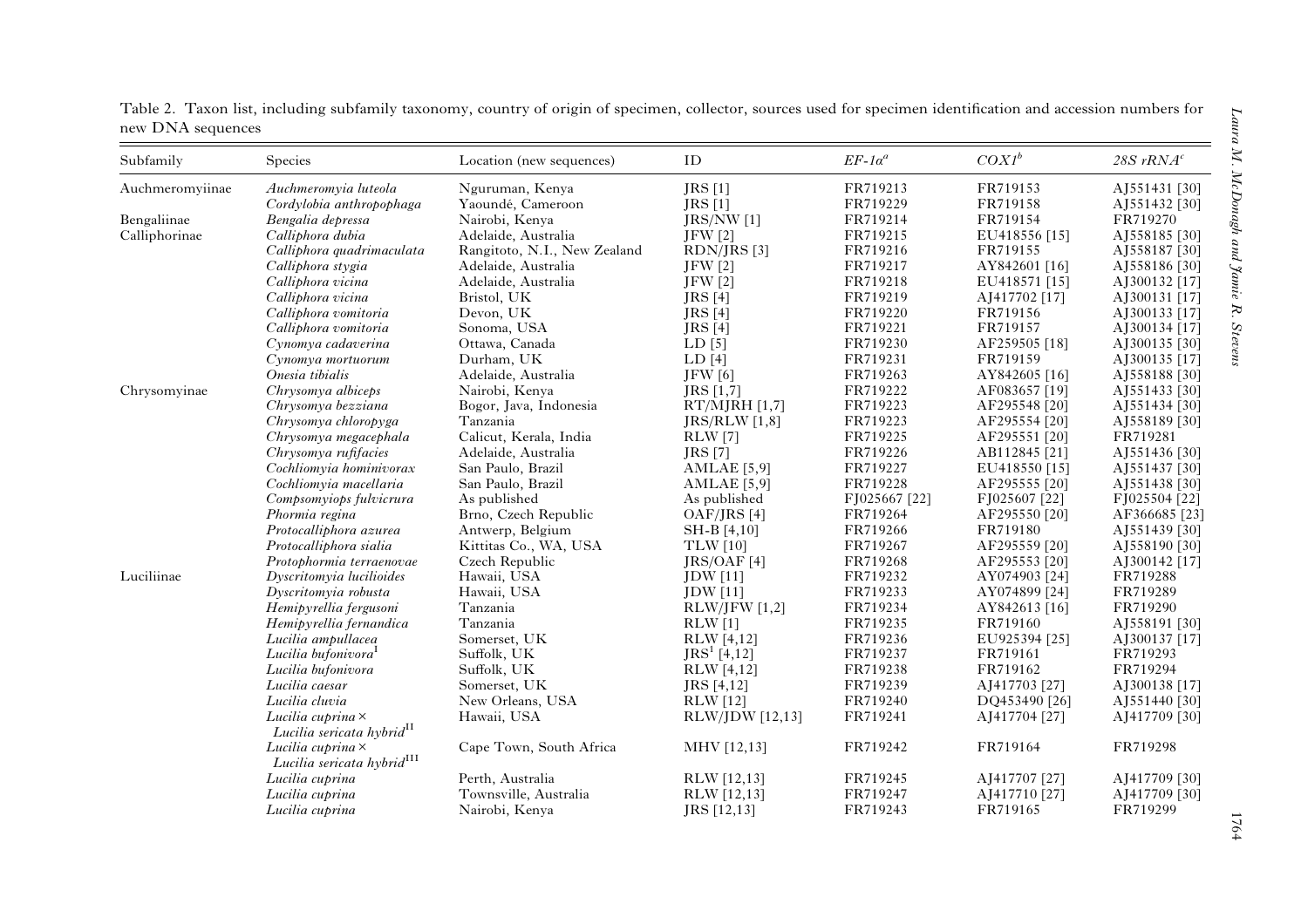<span id="page-5-0"></span>

|                | Lucilia cuprina      | Dorie, S.I., New Zealand  | $AH/DMB$ [12,13]  | FR719244      | AJ417706 [27]             | AJ417709 [30] |  |
|----------------|----------------------|---------------------------|-------------------|---------------|---------------------------|---------------|--|
|                | Lucilia cuprina      | Grahamstown, South Africa | MHV [12,13]       | FR719246      | FR719167                  | FR719302      |  |
|                | Lucilia cuprina      | Tororo, Uganda            | JRS [12,13]       | FR719248      | AJ417711 [27]             | AJ417709 [30] |  |
|                | Lucilia illustris    | Somerset, UK              | <b>RLW</b> [4,12] | FR719249      | A <sub>1551445</sub> [30] | AJ300136 [17] |  |
|                | Lucilia mexicana     | San Francisco, USA        | <b>RLW</b> [12]   | FR719250      | DQ453492 [26]             | AJ551441 [30] |  |
|                | Lucilia papuensis    | Kuranda, QLD, Australia   | JFW [2, 12]       | FR719251      | AY842609 [16]             | FR719307      |  |
|                | Lucilia porphyrina   | Kuranda, QLD, Australia   | JFW [2,12]        | FR719252      | AY842610 [16]             | FR719308      |  |
|                | Lucilia richardsi    | Usk, Gwent, UK            | RLW [4,12]        | FR719253      | FR872384                  | AJ551442 [30] |  |
|                | Lucilia sericata     | Dorie, S.I., New Zealand  | $AH/DMB$ [12,13]  | FR719254      | AJ417713 [27]             | AJ300140 [30] |  |
|                | Lucilia sericata     | Perth, Australia          | JRS [12,13]       | FR719255      | AJ417715 [27]             | AJ300140 [30] |  |
|                | Lucilia sericata     | Somerset, UK              | $JRS$ [12,13]     | FR719256      | AJ417714 [27]             | AJ300139 [17] |  |
|                | Lucilia sericata     | Los Angeles, USA          | $JRS$ [12,13]     | FR719257      | AJ417715 [27]             | AJ300141 [17] |  |
|                | Lucilia sericata     | Harare, Zimbabwe          | RLW [12,13]       | FR719258      | AJ417717 [27]             | AJ300140 [30] |  |
|                | Lucilia silvarum     | Durham, UK                | $LD/IRS$ [4,12]   | FR719260      | FR719176                  | AJ551443 [30] |  |
|                | Lucilia silvarum     | San Francisco, USA        | <b>RLW</b> [4,12] | FR719259      | FR719175                  | FR719316      |  |
|                | Lucilia thatuna      | San Francisco, USA        | <b>RLW</b> [12]   | FR719261      | FR719177                  | AJ551444 [30] |  |
| Polleniinae    | Pollenia rudis       | Devon, UK                 | JRS [4]           | FR719265      | FR719179                  | AJ558192 [30] |  |
| Helicoboscinae | Eurychaeta palpalis  | As published              | As published      | FJ025672 [22] | FJ025612 [22]             | FJ025512 [22] |  |
| Muscoidea      | Mesembrina meridiana | Devon, UK                 | JRS [14]          | FR719262      | FR719178                  | FR719318      |  |
|                | Musca domestica      | As published              | As published      | AF503149 [28] | AB479528 [29]             | AJ551427 [30] |  |
|                | Stomoxys calcitrans  | As published              | As published      | FJ025698 [22] | AB479521 [29]             | EF531151 [31] |  |

I Lucilia bufonivora samples collected from nasal myiasis of a frog (Fig. 1), due to poor condition samples could not be identified morphologically; <sup>H</sup>suspected Lucilia cuprina × Lucilia sericata hybrid Stevens and Wall (1996b); <sup>III</sup>confirmed *Lucilia cuprina×Lucilia sericata* hybrid (Tourle et al., 2009).

Specimen identification: JRS= J.R. Stevens (Exeter, UK), NW=N. Wyatt (NHM, Lond., UK), JFW= J.F. Wallman (Wollongong, Australia), RDN=R.D. Newcomb (Auckland, New Zealand), LD=L. Davies (Durham, UK), RT= R. Tellman (CSIRO, Australia), MJRH=M.J.R. Hall (NHM, Lond., UK), RLW=R.L. Wall (Bristol, UK), AMLAE=A.M.L. Azeredo-Espin (Campinas, Brazil), OAF=O.A. Fischer (Brno, Czech Rep.), SH-B= S. Hurtrez-Boussès (Montpellier, France), TLW=T.L. Whitworth (Washington State, USA), JDW= J.D. Wells (Florida International, USA), AH= Allen Heath (AgResearch, New Zealand), DMB=D.M. Bishop (AgResearch, New Zealand), MHV=M.H. Villet (Rhodes, South Africa).

Sources used for species identification: [1] Zumpt, 1956; [2] Wallman, 2001; [3] Dear, 1985<sup>a</sup>; [4] Rognes, 1991; [5] Shewell, 1987; [6] Hardy, 1937; [7] Spradbery, 1991; [8] Rognes and Paterson, 2005; [9] James, 1947; [10] Sabrosky et al. 1989; [11] James, 1981; [12] Aubertin, 1933; [13] Holloway, 1991b; [14] D'Assis Fonseca, 1968.

Published sequences: [15] Harvey et al. 2008; [16] Wallman et al. 2005; [17] Stevens and Wall, 2001; [18] Wells et al. 2001; [19] Wells and Sperling, 1999; [20] Wells and Sperling, 2001; [21] Harvey et al. 2003; [22] Kutty et al. 2008; [23] Stireman, 2002; [24] Wells et al. 2002; [25] Park et al. 2009; [26] Wells et al. 2007; [27] Stevens et al. 2002; [28] Collins and Wiegmann, 2002; [29] Iwasa and Ishiguro, 2010]; [30] Stevens, 2003; [31] Petersen et al. 2007.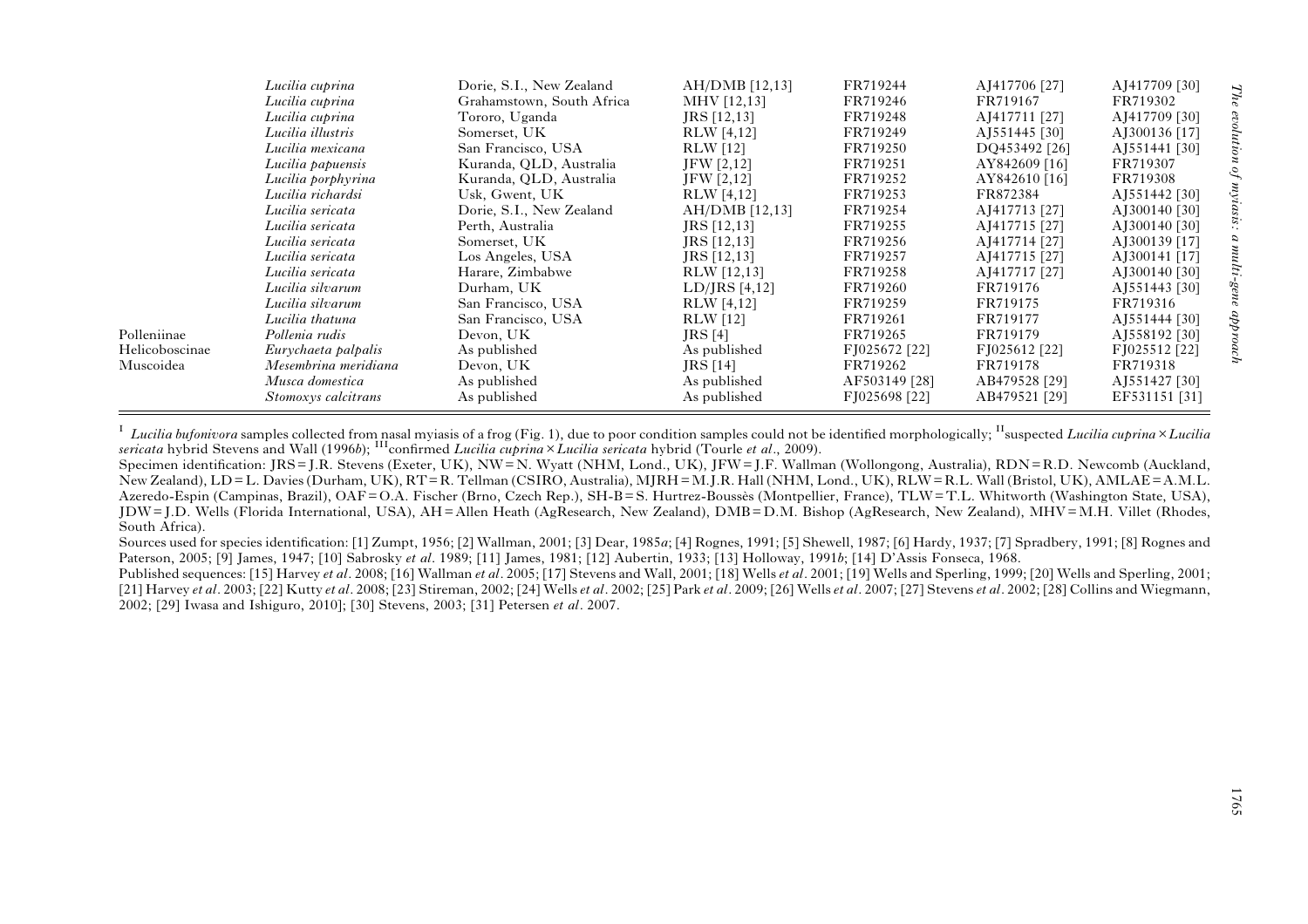| Gene         | Primer                     | Sequence $(5'$ to $3')$     | Source                          |
|--------------|----------------------------|-----------------------------|---------------------------------|
| COX1         | $C1 - \frac{9}{7} - 1751a$ | GGATCACCTGATATAGCATTCCC     | Bogdanowicz et al. (1993)       |
|              | $C1 - \frac{9}{2} - 2183$  | CAACATTTATTTTGATTTTTTGG     | Simon et al. (1994)             |
|              | $C1 - \frac{9}{2} - 2495$  | CAGCTACTTTATGAGCTTTAGG      | Sperling et al. (1994)          |
|              | $C1 - N - 1840$            | AGGAGGATAAACAGTTCAC/TCC     | Sperling et al. (1995)          |
|              | $C1-N-2191$                | CCCGGTAAAATTAAAATATAAACTTC  | Bogdanowicz et al. (1993)       |
|              | $C1 - N - 2659$            | <b>GCTAATCCAGTGAATAATGG</b> | Sperling and Hickey (1994)      |
|              | $TL2-N-3013$               | TCCATTACATATAATCTGCCATATTAG | Wells and Sperling (1999)       |
|              | $TY - 7 - 1460$            | TACAATTTATCGCCTAAACTTCAGCC  | Sperling et al. (1994)          |
|              | <i>UEA7</i>                | TACAGTTGGAATAGACGTTGATAC    | Lunt et al. (1996)              |
|              | UEA10                      | TCCAATGCACTAATCTGCCATATTA   | Lunt et al. (1996)              |
| $EF-1\alpha$ | B1                         | CCCATYTCCGGHTGGCACGG        | McDonagh <i>et al.</i> $(2009)$ |
|              | $\overline{C}$             | GTCTCATGTCACGDACRGCG        | McDonagh et al. (2009)          |
|              | $F_{.}In$                  | GGTGGYATCGGHACAGTACC        | McDonagh et al. (2009)          |
|              | $R.$ Int                   | AGTTTCRACACGACCGACG         | McDonagh et al. (2009)          |
|              | EF1                        | ACAGCGACGGTTTGTCTCATGTC     | McDonagh et al. (2009)*         |
|              | EF2                        | CACATTAACATTGTCGTGATTGG     | McDonagh et al. (2009)*         |
|              | EF3                        | CCGATACCACCGATTTTGTA        | McDonagh et al. (2009)*         |
|              | EF4                        | CCTGGTTCAAGGGATGGAA         | McDonagh et al. (2009)*         |
| 28S          | D1.F                       | CCCCCTGAATTTAAGCATAT        | Friedrich and Tautz (1997a)     |
|              | D2.R                       | <b>GTTAGACTCCTTGGTCCGTG</b> | Hoelzel and Green (1992)        |
|              | D1.R                       | CTCTCTATTCAGAGTTCTTTTC      | Friedrich and Tautz (1997a)     |
|              | D2.F                       | GAGGGAAAGTTGAAAAGAAC        | Hoelzel and Green (1992)        |
|              | D3                         | GACCCGTCTTGAAACACGG         | Friedrich and Tautz (1997b)     |
|              | D7.R                       | <b>CGACTTCCCTTACCTACAT</b>  | Friedrich and Tautz (1997a)     |
|              | $D3-5.R$                   | TTACACACTCCTTAGCGGA         | Friedrich and Tautz (1997b)     |
|              | D35.486.R                  | TCGGAAGGAACCAGCTACTA        | Friedrich and Tautz (1997b)     |
|              | D35.742.F                  | <b>TCTCAAACTTTAAATGG</b>    | Friedrich and Tautz (1997b)     |
|              | D7.F                       | GACTGAAGTGGAGAAGGGT         | Friedrich and Tautz (1997a)     |

<span id="page-6-0"></span>Table 3. Amplification and internal sequencing primers used to amplify the three genes studied

\* modified from Moulton (2000) primers: 3PC, 5PC, JOM, ShM.



Fig. 2. Maps showing the arrangement of amplification primers and overlapping internal sequencing primers used to amplify the genes analysed in this study; (a)  $COX1$ , (b)  $EF$ -1a, (c) 28S rRNA.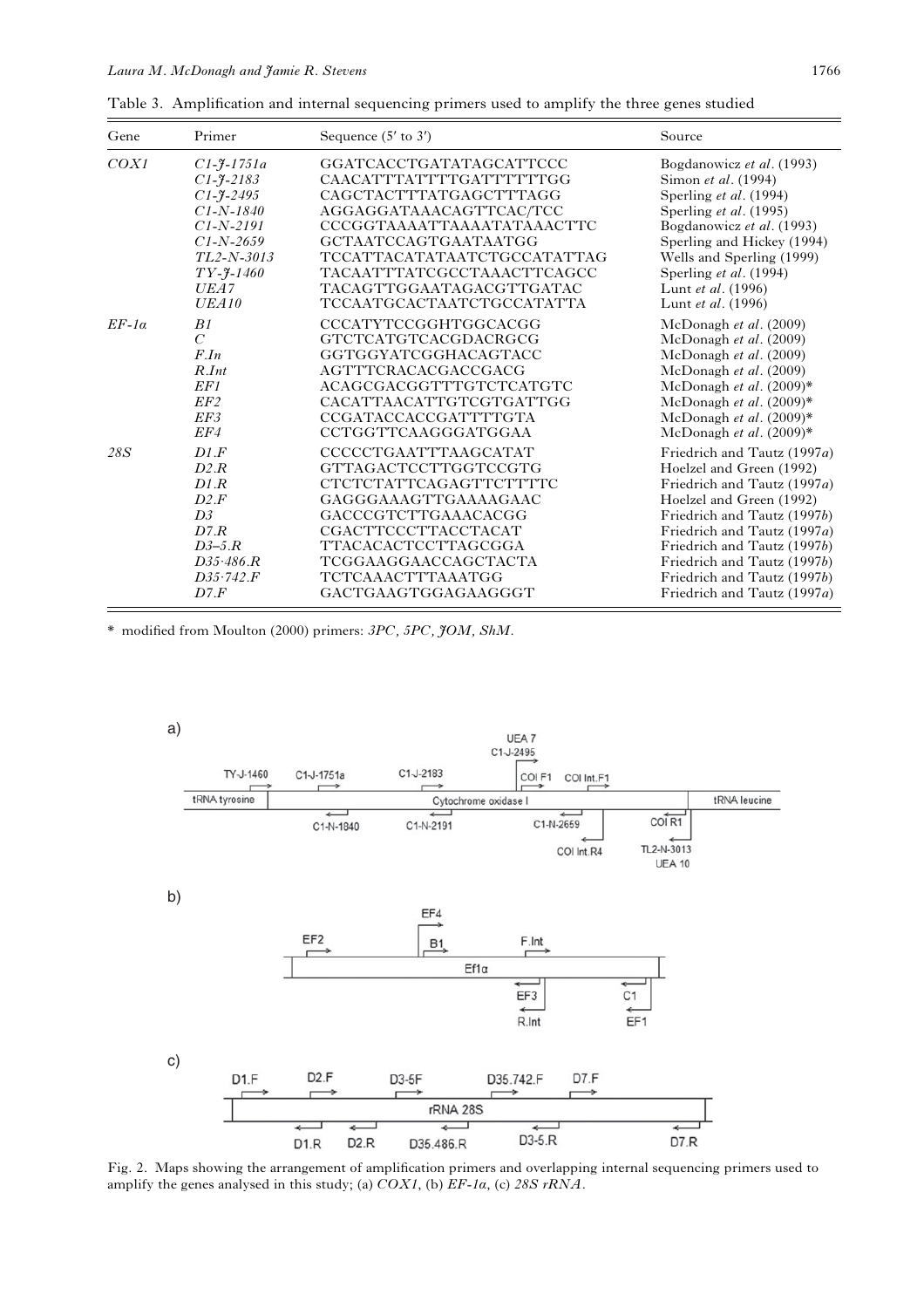in bees and Drosophila, where they have been shown to differ in both intron position and in nucleotide sequence (Danforth and Ji, [1998\)](#page-14-0). As a precaution, BLAST searching and examination of multiple sequence alignments were used to reduce the chance of  $EF$ -1 $\alpha$  paralogs being included in our analyses. Multiple sequence alignment was carried out using the alignment editor SEAVIEW version 2.4 (Galtier et al., [1996\)](#page-15-0) implementing the MUSCLE algorithm (Edgar, [2004\)](#page-14-0); see alignments in SEAVIEW format in Supplementary Data files – appendix 1: EF-1a, appendix 2:  $COX1$  and appendix 3: 28S rRNA – Cambridge Journals On-line, Parasitology. Subsequently, manual corrections by eye and amino acid translation were carried out to ensure parity with appropriate published insect protein-coding gene reading frames for COX1 (EMBL translation table 5) and  $EF$ -1 $\alpha$  (Kutty et al. [2008\)](#page-15-0). The 28S  $rRNA$  sequences were aligned against the framework developed by Stevens ([2003\)](#page-16-0); due to the presumably close taxonomic/evolutionary affinity of the taxa analysed, ribosomal RNA sequences were relatively homogeneous and, whilst some major indels were detected (e.g. Dyscritomyia spp. and several Lucilia spp.), alignment masking was not necessary prior to undertaking phylogenetic analyses.

## Phylogenetic analysis

Appropriate nucleotide substitution model parameters were selected by a series of nested hierarchical likelihood-ratio tests using the program MODELTEST Version 3.06, (Posada and Crandall, [1998](#page-15-0)). Phylogenetic reconstructions were carried out using the program MrBayes 3.1 (Huelsenbeck and Ronquist, [2001\)](#page-15-0). All phylogenetic analyses implemented two independent Metropolis Coupled MCMC (MCMCMC) searches starting from different random trees (nruns = 2). Each search contained three heated chains (using the default heating temperature, temp= $0.2$ ) and one cold chain, with a sampling frequency of 10 generations and selected models and priors applied. The combinedgene analysis implemented a partitioned data set, with model parameters unlinked and variable rate parameters, to allow each gene to evolve under different rates.

Analyses were continued until the convergence diagnostic (standard deviation of split frequencies) fell below the default threshold (stopval= $0.01$ ), indicating sufficient convergence between the two samples of the posterior probability (Ronquist et al. [2005\)](#page-16-0). The default convergence diagnostic burn-in fraction of  $0.25$  was used (burninfrac =  $0.25$ ), consequently, a corresponding burn-in of 0·25, relating to the first 25% of samples obtained up until convergence had been reached, was also applied to summarize substitution model parameters (sump) and trees and branch lengths (sumt). Plots of generation versus log probability of the data (log likelihood values) produced by the sump command were also checked to ensure stationarity had been reached (i.e. the plot showed no patterns in the data – data resembled 'white noise') (Ronquist et al. [2005\)](#page-16-0). Tree topology was then calculated from the remaining data, after discarding burn-in samples, by constructing a majority-rule consensus tree. In this way the probability that a monophyletic clade was 'true', given the caveats of the model and data, was estimated by the proportion of trees in the MCMC sample in which the clade occurs (Brooks *et al.* [2007\)](#page-14-0).

The widely used partition homogeneity test (parsimony-based ILD test) in PAUP\* (Swofford, [1998\)](#page-16-0) was used to test phylogenetic congruence between the single gene data sets. The test was implemented under parsimony, with random taxa addition, no swapping and 1000 replicates.

The parasitic status of each taxon was mapped onto the phylogenies to facilitate analysis of patterns of evolution of the differing parasitic traits. The status of each taxon was scored as either obligate, primary facultative, secondary facultative or saprophagic.

## RESULTS

## Single-gene trees

Of the three genes studied,  $EF$ -1 $\alpha$  and COX1 appeared to resolve relationships within Calliphoridae with the least conflict with existing taxonomy and contemporary evolutionary thinking relating to the family.

As noted, while only a single copy of  $E\mathbf{F}$ -1 $\alpha$  has so far been found in members of Oestroidea, two copies of  $EF-1\alpha$  are known to exist in some insects, including flies (Danforth and Ji, [1998\)](#page-14-0). As a precaution, BLAST searching and examination of multiple sequence alignments were used to reduce the chance of  $EF$ -1 $\alpha$  paralogs being included. The BLAST searches revealed that all  $EF$ -1 $\alpha$  sequences used in this study were of the same origin and not a mixture of different paralogs. Additionally, blowfly sequences were aligned and compared with Drosophila melanogaster sequences for  $EF-1\alpha$  (F1) and the paralog  $EF$ -1 $\alpha$  (F2) described by Hovemann et al. [\(1988](#page-15-0)) (F1, Accession No. X06869; F2, Accession No. X06870). Our sequences showed complete alignment with the F1 sequence (e.g. at positions 2135–3322 for Calliphora dubia), confirming our  $EF$ -1 $\alpha$  sequences to be homologues; however, when aligned with the paralog copy of  $EF-1\alpha$  (F2) a large number of indels were apparent, showing that our sequences were not paralog copies. Similarly, while no evidence for nuclear copies of COX1 have been found within Oestroidea, extensive BLAST searching, examination of amino acid translations for stop codons and comparison of multiple sequence alignments suggest that only mitochondrial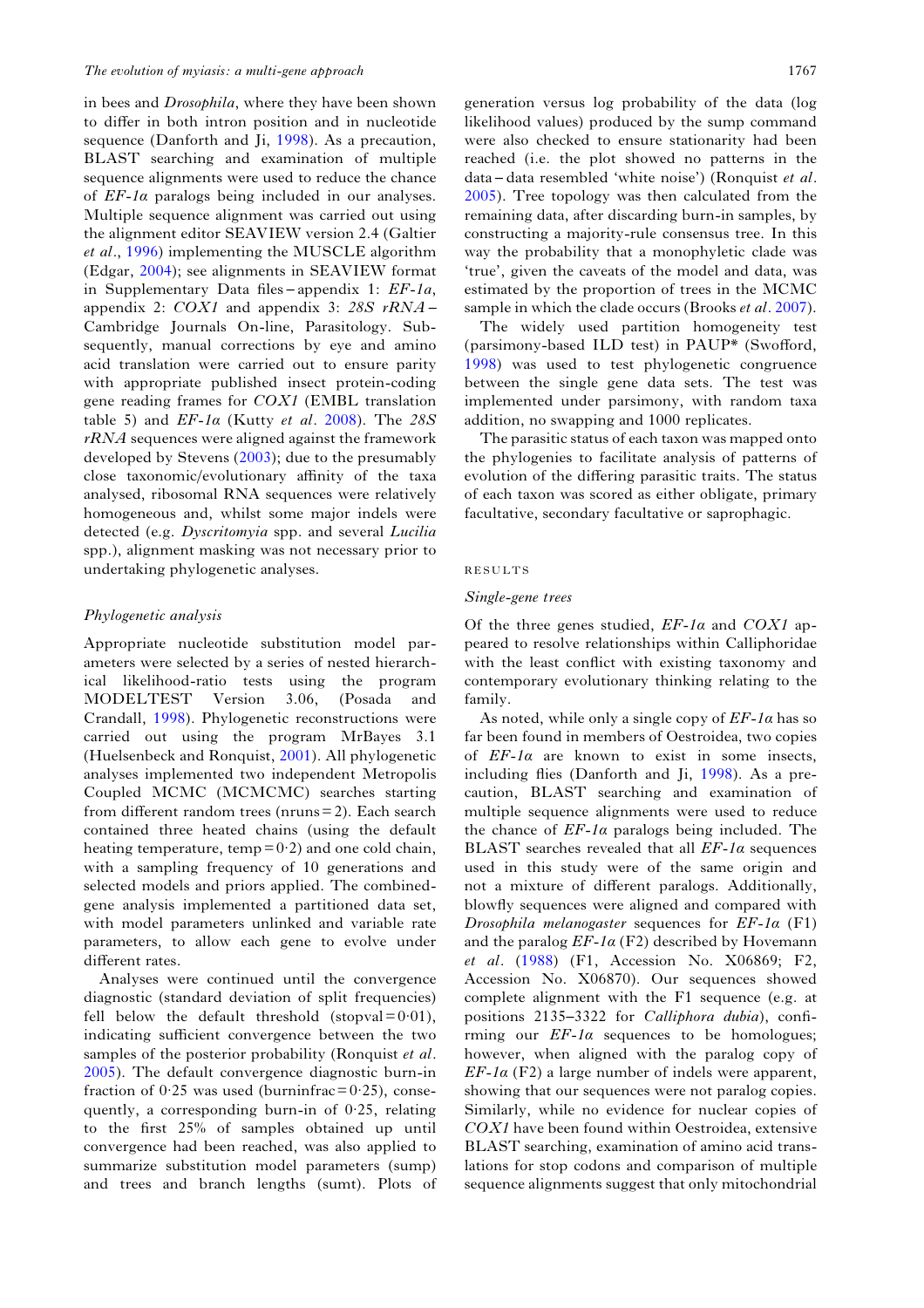orthologs have been included here. Of the three genes analysed, 28S rRNA appeared to contain the least amount of phylogenetic signal. This was reflected by the relative ease with which sequences were aligned with each other, suggesting that the D1–D7 expansion regions were relatively well conserved across these species. The total number of characters in each sequence alignment was as follows: COX1: 1532; EF-1α: 1168; 28S rRNA: 2166.

The best-fit model for all three single-gene data sets was the General Time Reversible model (GTR) with proportion of invariable sites  $(+1)$  and gamma distributed rate variation among sites  $(+\Gamma)$ . The ILD test revealed a significant difference in topology between the three genealogies ( $P < 0.01$ ;  $n=1$ ; [Fig. 3](#page-9-0)a–c).

## Subfamily relationships

Despite incongruence being detected between the three genes, all single-gene trees in this study supported a Calliphorinae-Luciliinae sister-lineage, with respect to Chrysomyinae, although, only one gene (COX1) recovered Chrysomyinae monophyletically, with a posterior probability of just 75%  $(COX1; Fig. 3c).$  $(COX1; Fig. 3c).$  $(COX1; Fig. 3c).$ 

Calliphorinae, on the other hand, was recovered monophyletically by both the  $EF$ -1 $\alpha$  ([Fig. 3](#page-9-0)a) and 28S rRNA [\(Fig. 3](#page-9-0)b) gene trees and, despite significant topological differences between singlegene trees, was also recovered by the multi-gene tree. Within Calliphorinae, genus Calliphora was recovered as paraphyletic, with C. vicina and C. vomitoria grouping with the two  $Cynomva$  taxa in all three gene trees. Onesia tibialis was also found to group with C. dubia in both the  $EF$ -1 $\alpha$  [\(Fig. 3a](#page-9-0)) and 28S rRNA ([Fig. 3b](#page-9-0)) trees, with the multi-gene tree ([Fig. 4\)](#page-12-0) also recovering  $O.$  tibialis and  $C.$  dubia together with high support.

Subfamily Luciliinae was recovered as monophyletic by all three genes, receiving posterior probability values of 100 in the  $EF-1\alpha$  ([Fig. 3](#page-9-0)a) and  $COX1$ ([Fig. 3](#page-9-0)c) single-gene trees, as well as the overall multi-gene tree [\(Fig. 4\)](#page-12-0).

## Minor taxa

Within Luciliinae, Dyscritomyia lucilioides and Dyscritomyia robusta grouped together with high support in the  $EF$ -1 $\alpha$  and  $COX1$  gene trees, with 28S rRNA recovering Dyscritomyia as a separate sisterlineage to Luciliinae. The multi-gene phylogeny ([Fig. 4](#page-12-0)) also recovered Dyscritomyia as a distinct clade, but failed to confirm the precise nature of their relationship to Lucilia.

Within Luciliinae, the two  $L$ . bufonivora specimens were consistently grouped together with high support, being placed in a clade with the UK and USA

L. silvarum taxa by  $EF$ -1 $\alpha$  [\(Fig. 3a](#page-9-0)) and 28S rRNA ([Fig. 3b](#page-9-0)), and grouped with the USA L. silvarum and L. richardsii by COX1 ([Fig. 3c](#page-9-0)).

The positioning of *Bengalia depressa* supports the classification of Bengaliinae as a subfamily within Calliphoridae; in all three single-gene phylogenies B. depressa was placed as a sister lineage to Auchmeromyiinae, and it received strong support for sister-taxon status in the multi-gene tree  $(Fig. 4)$  $(Fig. 4)$ .

Finally, L. sericata and L. cuprina were recovered as two distinct clades by  $EF-1\alpha$  ([Fig. 3a](#page-9-0)), with posterior probabilities of over 0·95. In contrast, COX1 [\(Fig. 3](#page-9-0)c) grouped the South African L. cuprina×L. sericata hybrid and the Hawaiian suspected hybrid taxa together, forming a sisterlineage to the L. sericata clade. The 28S rRNA gene tree ([Fig. 3b](#page-9-0)), however, while grouping the two hybrid taxa within other L. cuprina taxa, failed to recover either L. cuprina or L. sericata monophyletically. Analysing the multi-gene data set [\(Fig. 4\)](#page-12-0) resulted in a sub-grouping of the South African and Hawaiian hybrid taxa within a monophyletic L. cuprina clade, confirming mixed hybrid signals between genes.

## Analysis of inter-gene phylogenetic congruence

The level of phylogenetic congruence between single gene data sets assessed using the partition homogeneity test (ILD test) in PAUP\* (Swofford, [1998\)](#page-16-0) revealed a significant difference  $(P < 0.01, n=1)$  in topology between the three genealogies. Surprisingly, perhaps, subsequent querying of the gene partitions failed to highlight any one gene as being obviously aberrant from the other two, though this could be due to less robust resolution at key upper nodes, rather than any indication that the evolutionary histories described by the three genes are equally different.

## Differing forms of parasitism within Calliphoridae

In all single-gene trees (Fig.  $3a-c$ ) and the multi-gene phylogeny ([Fig. 4](#page-12-0)), the distribution of taxa demonstrating obligate parasitism, facultative parasitism and saprophagy is approximately equal throughout, probably reflecting both the multiple independent evolution of these life-history traits and the nonrandom taxonomic sampling effort applied in order to best represent the range of parasitic styles found within Calliphoridae. The blowfly species used in this study include eight saprophagic taxa, representing the subfamilies Luciliinae  $(L.$  papuensis, H. fergusoni, H. fernandica), Calliphorinae (C. cadaverina), Chrysomyinae (C. fulvicrura), and Helicoboscinae (E. palpalis). Four of the seven blowfly subfamilies include obligate parasitic species, namely: Auchmeromyiinae (A. luteola and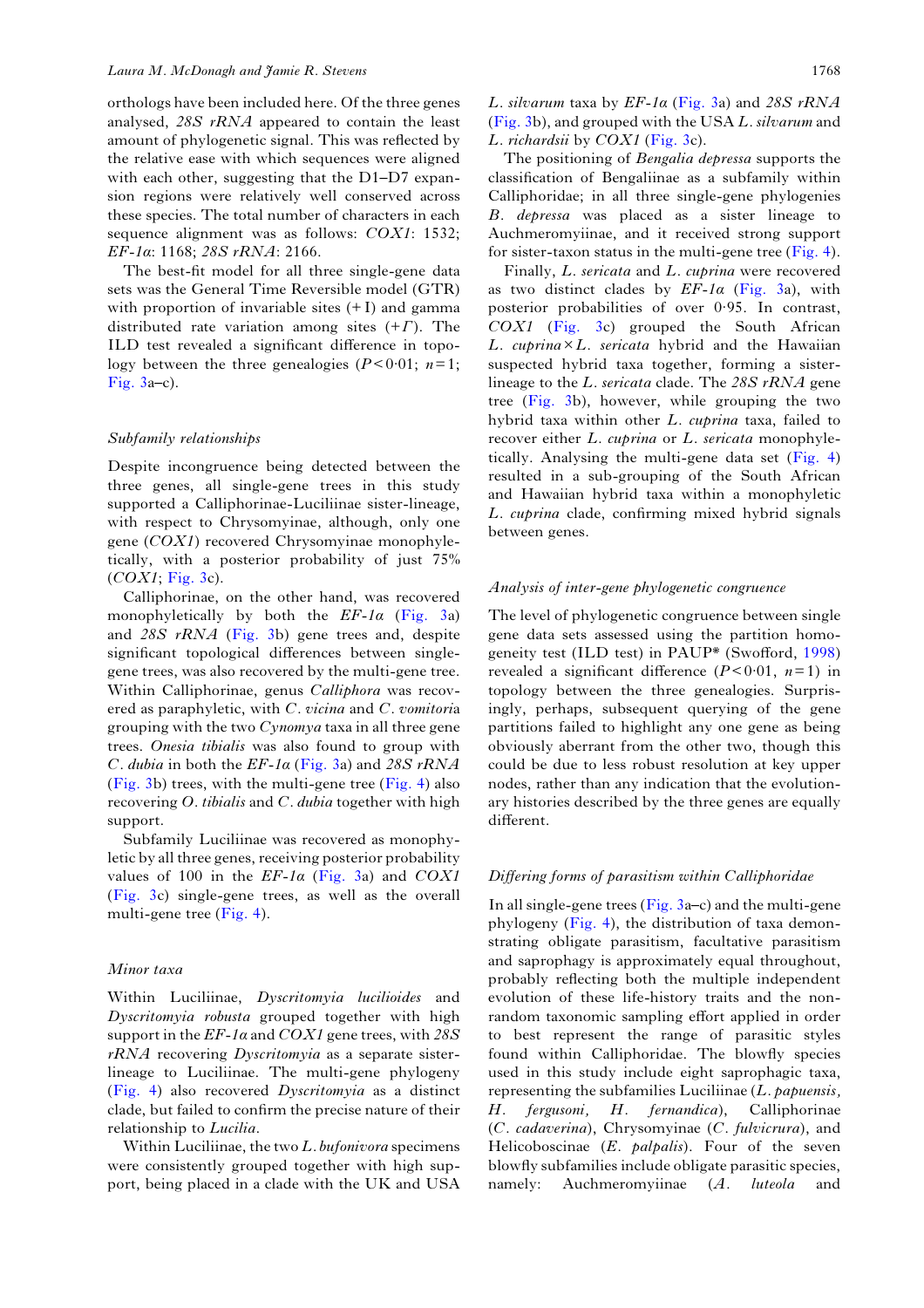<span id="page-9-0"></span>

Fig. 3a. EF-1α. For legend see Fig. 3c.

C. anthropophaga), Bengaliinae (B. depressa), Chrysomyinae (C. hominivorax and P. azurea), and Luciliinae (L. bufonivora). The remaining taxa are all facultative parasites, with larvae being capable of feeding on dead or living host tissue. The facultative parasitic taxa were also sub-divided into those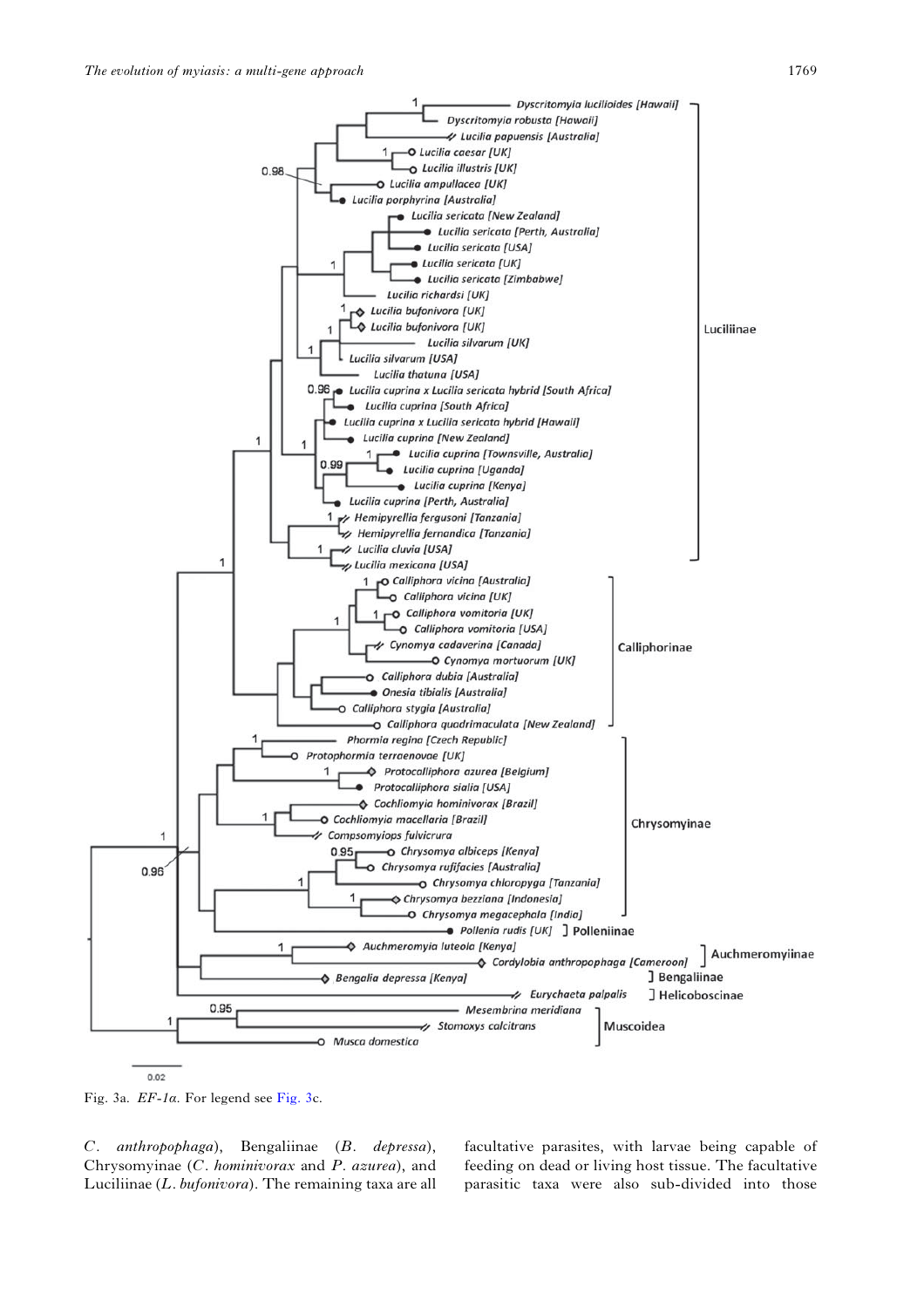

Fig. 3b. 28S rRNA. For legend see Fig. 3c.

capable of initiating myiasis in an otherwise healthy host (primary facultative parasites), and those capable only of infesting existing wounds (secondary

facultative parasites). However, a lack of information or conflicting reports, regarding whether a species is capable of initiating myiasis or not, have prevented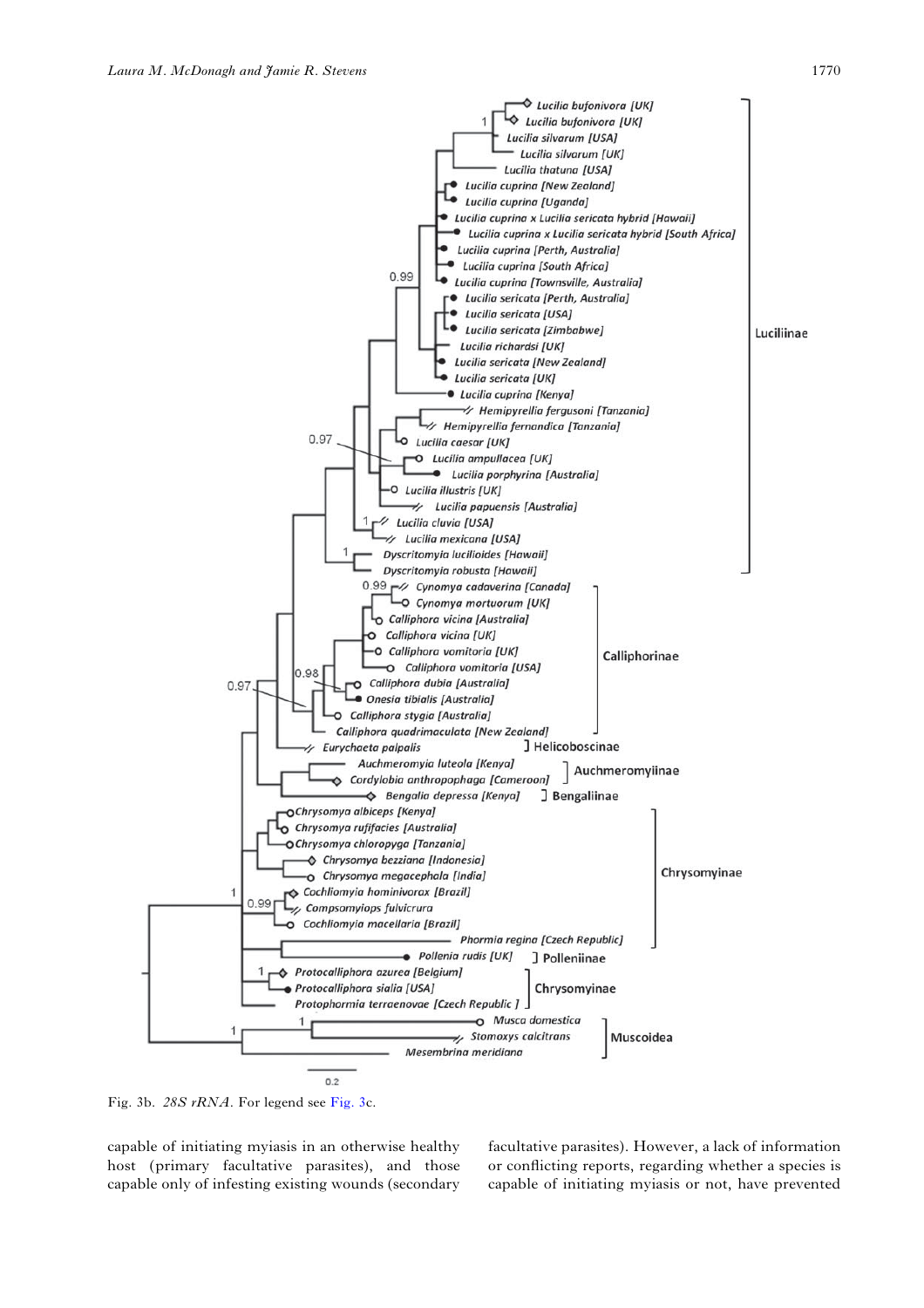

Fig. 3c. Phylogenetic relationships within Calliphoridae (ingroup) and representatives of Muscoidea (outgroup), based on a Bayesian analysis of nucleotide data from (a)  $E_1a$ , (b) 28S rRNA and (c) COX1. All branches supported with a Bayesian posterior probability of  $\geq 0.95$  are labelled.  $\bullet$  Primary facultative parasite;  $\circ$  Secondary facultative parasite;  $\lozenge$  Obligate parasite; // Saprophagic.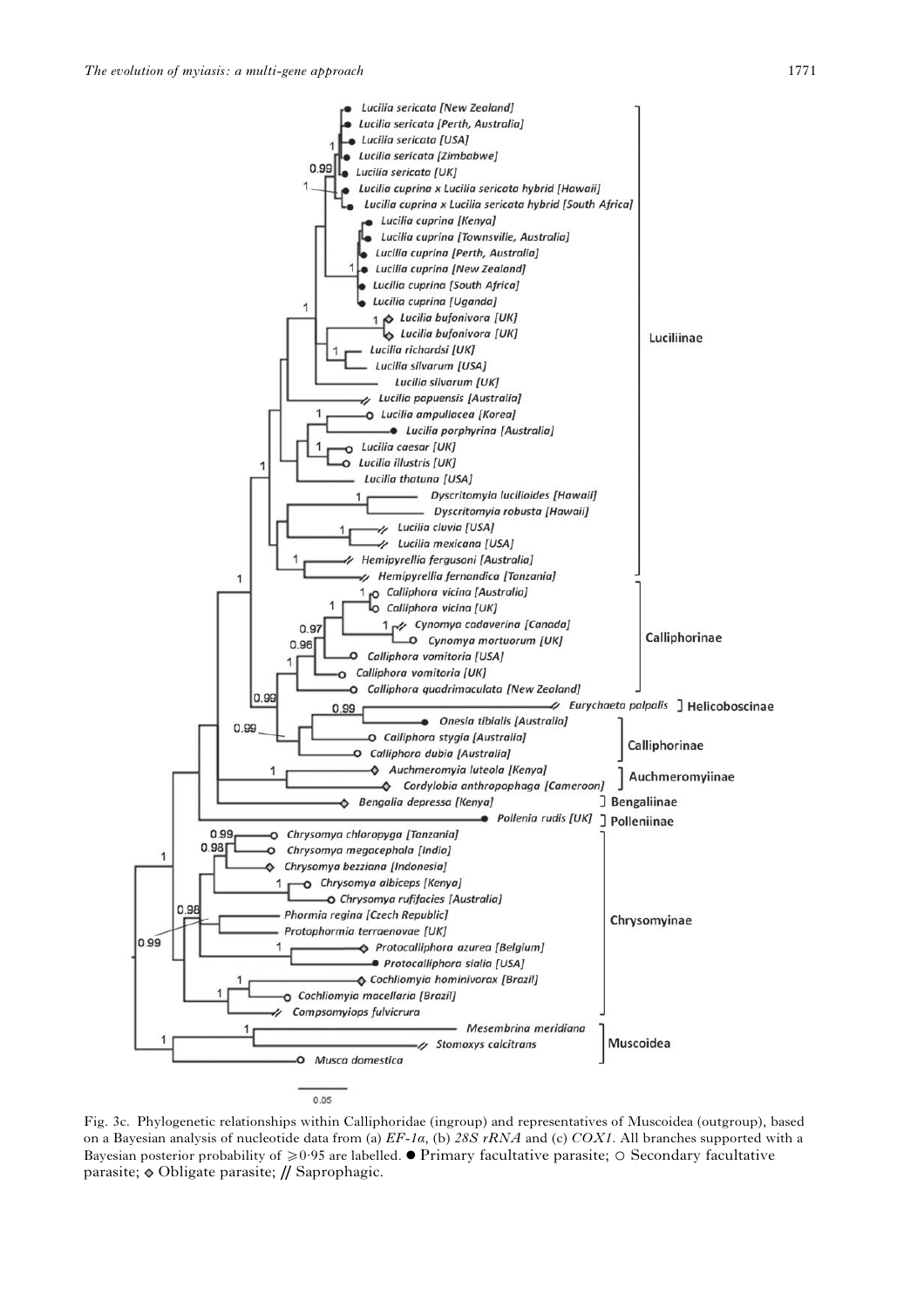<span id="page-12-0"></span>

Fig. 4. Phylogenetic relationships within Calliphoridae (ingroup) and representatives of Muscoidea (outgroup), based on a partitioned Bayesian analysis of the combined gene  $(EF-Ia, 28S rRNA, COXI)$  data set. All branches supported with a PP  $\geq 0.95$  are labelled. The ILD test indicated significant phylogenetic conflict between the three genes; consequently, this multi-gene-based topology should not be used to represent accurate phylogenetic relationships within Calliphoridae, but instead can be taken as a guide to areas of congruence and conflict between the single gene phylogenies. • Primary facultative parasite; ⊙ Secondary facultative parasite;  $\phi$  Obligate parasite; // Saprophagic.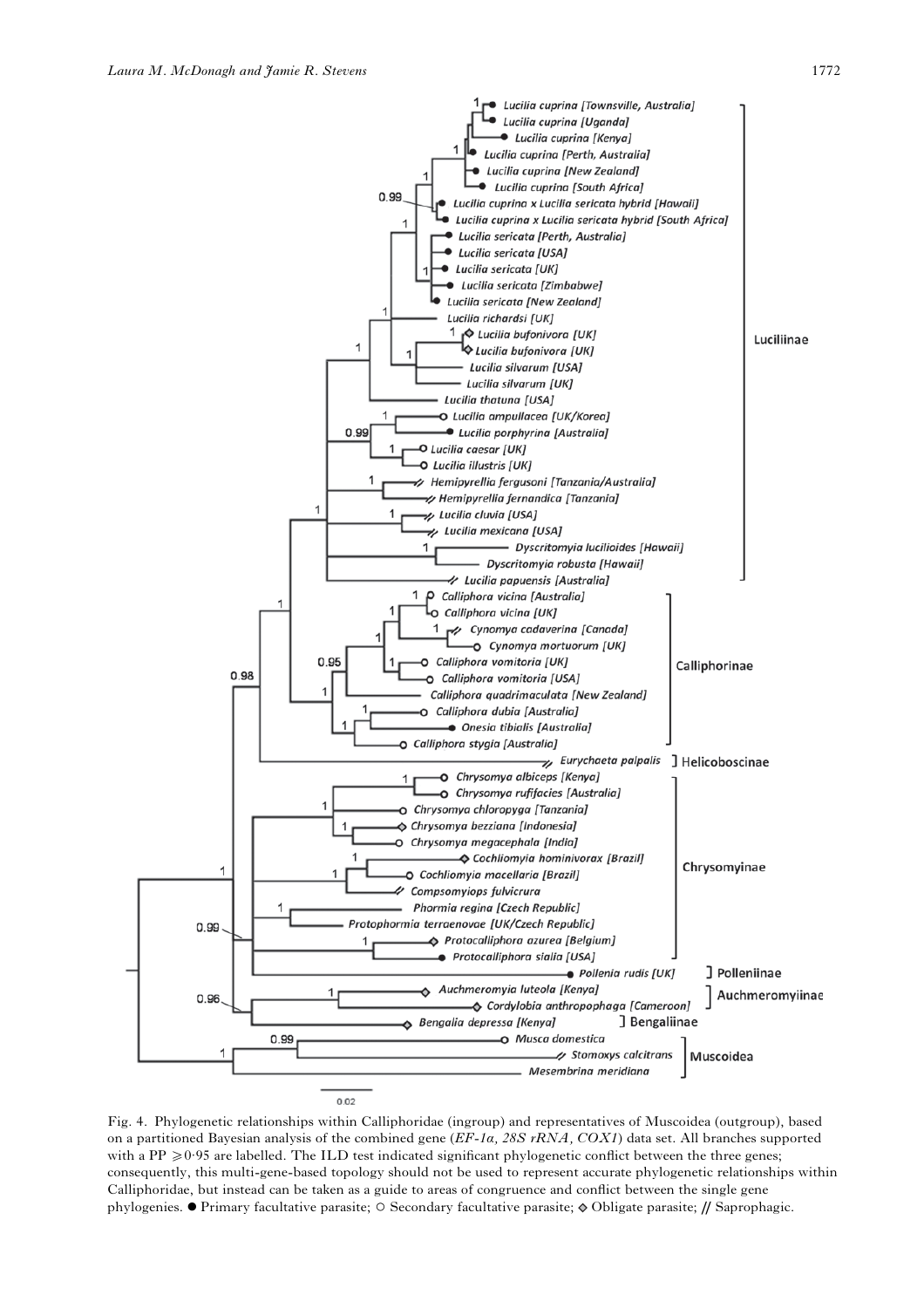some taxa from being unequivocally classified in this way [\(Table 1](#page-1-0)). While the presence of each of these forms of parasitism in each of the subfamilies within Calliphoridae appear to suggest either multiple origins or multiple losses of parasitism, in reality it is likely that parasitism has both evolved and possibly been lost at several points within the family, and that ancestral larval forms were already predisposed to be able to exploit proteinaceous material, e.g. carrion.

## DISCUSSION

Of the largest (most taxon-rich) subfamilies included in this study – Calliphorinae, Luciliinae, Chrysomyinae – support for monophyly of each has varied depending on the gene(s) analysed and phylogenetic method employed (Stevens [2003](#page-16-0); Wallman et al. [2005;](#page-16-0) Stevens and Wallman, [2006\)](#page-16-0). While the current study found strong support for Calliphorinae and Luciliinae, Chrysomyinae was recovered as a monophyletic grouping by only one of the three genes employed  $(COX1)$ . This may reflect the differing evolutionary history of these three genes or it may (at least in part) be an artefact of unbalanced sampling; for example, while all Luciliinae and most Calliphorinae genera were represented by two or more taxa, three Chrysomyinae genera were represented each by only a single taxon. While this study has been limited to those taxa available for DNA extraction and to those for which sequence data are published, future detailed sampling effort focusing on Chrysomyinae appears much needed. Similarly, additional Helicoboscinae taxa also need to be analysed to allow the true evolutionary position of this under-studied subfamily to be unequivocally determined.

Multiple-gene phylogenies not only permit the use of genes that have evolved at different rates, but also allow the identification of experimental errors in species identification and sequencing (Monteiro and Pierce, [2001\)](#page-15-0). For example, despite Onesia traditionally being classified as a separate genus within Calliphorinae, two of the three genes included in this study recovered O. tibialis within the genus Calliphora. Whether this incorrect genus classification is true for other, or all, Onesia species is unclear, and to date only a small number of Onesia species have been included in molecular phylogenetic studies.

This study also attempted to resolve the position of the endemic Hawaiian saprophagous group Dyscritomyia within Calliphoridae. While all three genes recovered Dyscritomyia within Luciliinae, the position of the genus within this subfamily differed between phylogenies. While, in agreement with Wells et al. ([2002\)](#page-16-0), Dyscritomyia were recovered as a separate sister lineage to *Lucilia* by nuclear 28S  $rRNA$ ,  $COX1$  placed *Dyscritomyia* away from the

main clade of *Lucilia* species, instead grouping it with L. mexicana, L. cluvia (both North American species), and two Hemipyrellia taxa. In contrast, EF-1a recovered Dyscritomyia within the main Lucilia clade. These findings highlight the complicated genetic history of Dyscritomyia, with a nuclear gene phylogeny  $(28S \, rRNA)$  clearly placing Dyscritomyia as a sister-clade to Lucilia, while protein-coding gene phylogenies suggest more recent shared genetic ancestry with *Lucilia* spp. and, indeed, the possibility that the *Dyscritomyia* evolved from within genus *Lucilia*. Such a result accords with examples of phylogenetic incongruence between nuclear and mitochondrial phylogenies seen previously in Calliphoridae (Stevens and Wall, [1996](#page-16-0)b; Stevens et al. [2002;](#page-16-0) Nelson et al. [2007;](#page-15-0) Toure et al. [2009\)](#page-16-0) and highlights the importance of using multiple genes to establish true evolutionary relationships in these Diptera. Clearly, more work using additional nuclear genetic markers will be required to resolve the evolutionary history of this enigmatic Hawaiian genus.

This study also included, for the first time, two L. bufonivora samples from a parasitised common toad. The consistent separation of these taxa from L. silvarum, the only other Lucilia species implicated in toad myiasis (Hall, [1948](#page-15-0); Zumpt, [1965\)](#page-17-0), suggests that they are separate sister species. Additionally, two out of three single-gene phylogenies ( $28S$  rRNA and  $COX1$ ) placed the L. bufonivora/L. silvarum clade as a sister group to  $L$ . *cuprina* and  $L$ . *sericata*, suggesting a possible northern Hemisphere origin for these flies and the toad/frog parasitic habit.

The present study also revisited the topic of hybridisation within Calliphoridae, focusing on the two economically significant blowflies, L. cuprina and L. sericata. If hybridization is rare, the few viable hybrids that do occur may still potentially have significant evolutionary consequences; additionally, hybridization between morphologically similar species can often be very cryptic (Mallet, [2005](#page-15-0)). By comparing molecular data from three different genes, this study has extended the findings of previous studies that have demonstrated the introgression of L. sericata mitochondrial COX1 haplotypes into L. cuprina morphotype specimens. In terms of adult phenotype, L. cuprina seems to be dominant over L. sericata, as previously indicated by the findings of Ullyett  $(1945)$  $(1945)$  and Stevens *et al.*  $(2002)$  $(2002)$ . Additionally, backcrossing hybrids are often very difficult to distinguish morphologically from parent species, in consequence, rates of backcrossing can easily be underestimated (Mallet, [2005](#page-15-0)). An important implication of hybridization between L. sericata and L. cuprina is the potential introgression of insecticide resistance (Stevens et al. [2002;](#page-16-0) Tourle et al. [2009](#page-16-0)) which has already been documented between other fly species (Boakye and Meredith, [1993\)](#page-14-0). Recent advances towards the development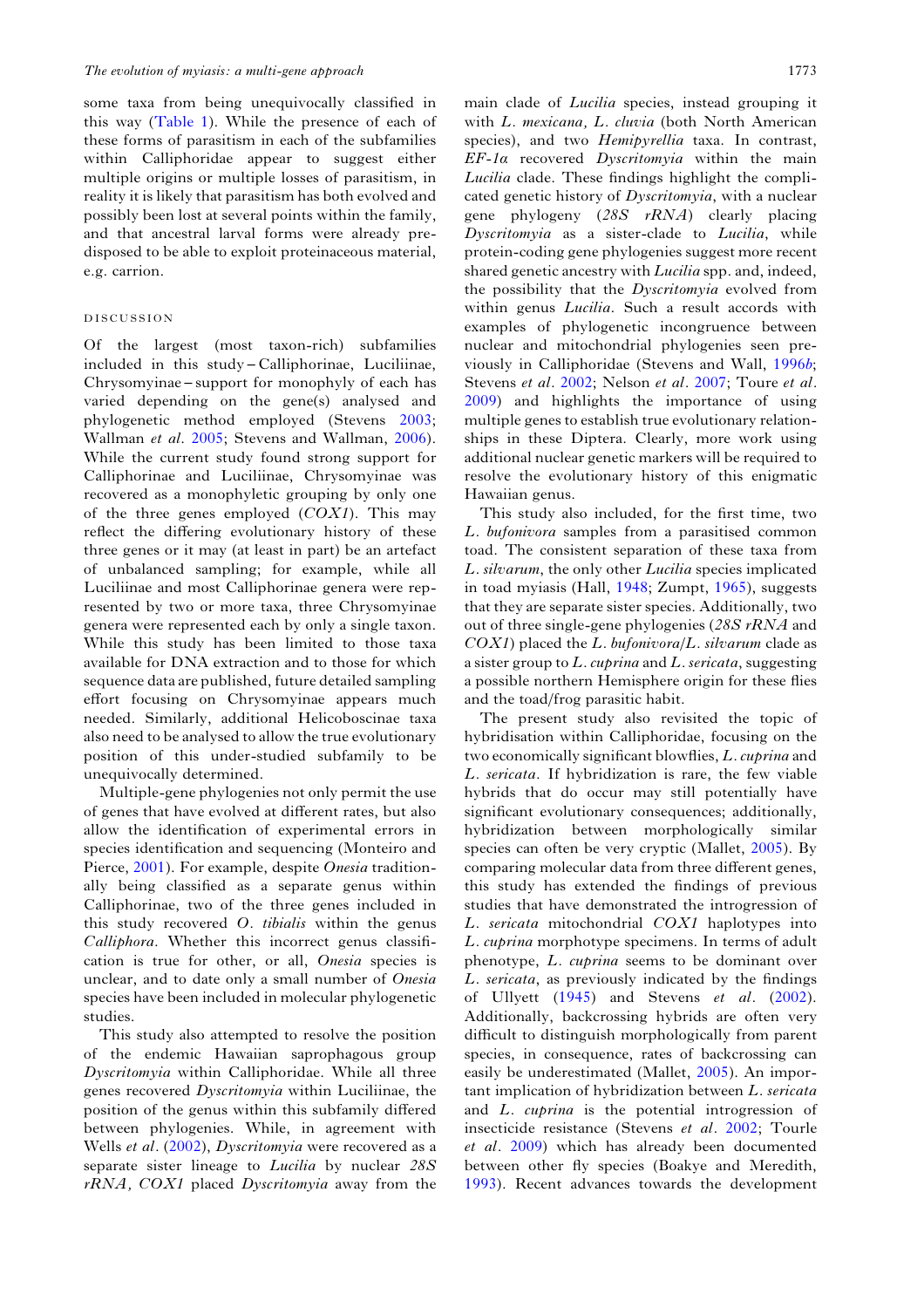<span id="page-14-0"></span>of a female killing (FK) system for the control of L. cuprina in Australia (Scott et al. [2004\)](#page-16-0) could also come under threat if hybridization proves more common than expected. In this FK system, modified male L. cuprina carrying wild type alleles on a Y-linked translocation and alleles for a recessive eye colour mutation on a normal set of autosomes, pass the Y-linked translocation onto their male offspring only, and the mutation onto their female offspring. When heterozygous females mate with modified males, half of all female offspring will be homozygous for the mutation, making them functionally blind with white eyes, thereby greatly reducing their chance of surviving to maturity (Whitten et al. [1977](#page-17-0); Foster et al. [1988](#page-15-0)). Field trials of this FK system have proved to reduce wild L. cuprina populations by both the semi-sterility caused by the translocation itself, and through the eventual increase in proportion of homozygotic individuals through sustained release (Whitten et al. [1977;](#page-17-0) Whitten, [1979](#page-16-0); Foster et al. [1985](#page-15-0); Foster, 1989). While genetic death rates of up to 94% have been obtained using this FK system (Foster, [1991\)](#page-15-0) hybridization could potentially affect success rates.

Finally, this study has demonstrated that taxa exhibiting obligate parasitism, facultative parasitism and saprophagy are spread approximately equally across multi-gene phylogenies. Of course, there are many species which have not been included and, despite the breadth and taxon coverage of the current study, taxon coverage remains biased towards those species of veterinary, medical and economic importance. Nonetheless, the study confirms and extends the findings of many previous studies (see Stevens and Wallman, [2006](#page-16-0); Stevens et al. [2006](#page-16-0) for full details) and highlights the multiple and in some cases probably relatively recent origins of the parasitic habit within this group of Diptera (Wiegmann et al. [2011](#page-17-0)). Our findings also indicate that the origins of the group probably lie with an ancestral form that was already pre-adapted to utilise proteinaceous matter as a key resource in its development.

## ACKNOWLEDGEMENTS

We thank L. M. Evans (Exeter) for help with additional sequencing, N. Wyatt (Natural History Museum, London) for assistance in confirming the identity of Bengalia depressa and Mr M. Porter (Suffolk) for specimens and photographs of larvae infesting a live toad. We thank also the many colleagues who have helped in providing specimens for this and previous studies which have contributed to this work; chief among these are: R. Wall (Bristol), J. Wallman (Wollongong), R. Newcomb (Auckland), L. Davies (Durham), R. Tellman (CSIRO, Australia), M. Hall (NHM, Lond.), A.M.L. Azeredo-Espin (Campinas), O. A. Fischer (Brno, Czech Rep.), S. Hurtrez-Boussès (Montpellier), T. L. Whitworth (Washington State), J.D. Wells (Florida International), A. Heath (AgResearch, New Zealand), D. M. Bishop (AgResearch, New Zealand), M. H. Villet (Rhodes, S. A.).

### FINANCIAL SUPPORT

This work was funded by the University of Exeter and the Natural Environment Research Council, UK (Grant No. NER/M/S/2003/00081).

#### REFERENCES

Alfaro, M. E., Zoller, S. and Lutzoni, F. (2003). Bayes or bootstrap? A simulation study comparing the performance of Bayesian Markov chain Monte Carlo sampling and bootstrapping in assessing phylogenetic confidence. Molecular Biology and Evolution 20, 255–266.

Aljanabi, S. M. and Martinez, I. (1997). Universal and rapid saltextraction of high quality genomic DNA for PCR-based techniques. Nucleic Acids Research 25, 4692–4693.

Aubertin, D. (1933). Revision of the genus Lucilia R.-D. (Diptera, Calliphoridae). Journal of the Linnean Society of London, Zoology 38, 389–463.

Avise, J. C., Giblin-Davidson, C., Laerm, J., Patton, J. C. and Lansman, R.A. (1979). The use of restriction endonucleases to measure mitochondrial DNA sequence relatedness in natural populations II: Mitochondrial DNA clones and matriarchal phylogeny within and among geographic populations of the pocket gopher, Geomys pinetis. Proceedings of the National Academy of Sciences, USA 76, 6694–6698.

Baker, R. H., Wilkinson, G. S. and DeSalle, R. (2001). Phylogenetic utility of different types of data used to infer evolutionary relationships among stalk-eyed flies (Diopsidae). Systematic Biology 50, 87–105.

Bishop, F. (1913). The stable fly (Stomoxys calcitrans L.): An important live stock pest. Journal of Economic Entomology 6, 112-126.

Boakye, D.A. and Meredith, S.E.O. (1993). Introgression between members of the Simulium damnosum complex: Larvicidal implications. Medical and Veterinary Entomology 7, 393–397.

Bogdanowicz, S. M., Wallner, W. E., Bell, J., Odell, T. M. and Harrison, R. G. (1993). Asian gypsy moths (Lepidoptera: Lymantriidae) in North America: Evidence from molecular data. Annals of the Entomological Society of America 86, 710–715.

Brooks, D. R., Bilewitch, J., Condy, C., Evans, D. E., Folinsbee, K. E., Fröbisch, J., Halas, D., Hill, S., McLennan, D. A., Mattern, M., Tsuji, L. A., Ward, J. L., Wahlberg, N., Zamparo, D. and Zanatta, D. (2007). Quantitative phylogenetic analysis in the 21st Century. Revista Mexicana de Biodiversidad 78, 225–252.

Brower, A.V.Z. and DeSalle, R. (1994). Practical and theoretical considerations for choice of a DNA sequence region in insect molecular systematics, with a short review of published studies using nuclear gene regions. Annals of the Entomological Society of America 87, 702–716.

Brumpt, E. (1934). Recherches experimentales sur la biologie de la Lucilia bufonivora. Annals of Parasitology 12, 81–97.

Chen, W. Y., Hung, T. H. and Shiao, S. F. (2004). Molecular identification of forensically important blow fly species (Diptera: Calliphoridae) in Taiwan. Journal of Medical Entomology 41, 47–57.

Collins, K. P. and Wiegmann, B. M. (2002). Phylogenetic relationships of the lower Cyclorrhapha (Diptera: Brachycera) based on 28S rDNA sequences. *Insect Systematics and Evolution* 33, 445–456.

D*'*Assis Fonseca, E. C. M. (1968). Diptera Cyclorrhapha Calyptrata: Muscidae. Handbooks for the Identification of British Insects, No. 10. Royal Entomological Society of London, London, England.

Danforth, B. N. and Ji, S. Q. (1998). Elongation factor-1 alpha occurs as two copies in bees: Implications for phylogenetic analysis of EF-1 alpha sequences in insects. Molecular Biology and Evolution 15, 225–235.

Dear, J.P. (1985a). Calliphoridae (Insecta: Diptera). Fauna of New Zealand, No. 8. Department of Scientific and Industrial Research, Wellington, New Zealand.

Dear, I. P. (1985b). A revision of the New World Chrysomyini (Diptera: Calliphoridae). Revista Brasileira de Zoologia 3, 109–169.

Dogra, S.S. and Mahajan, V.K. (2010). Oral myiasis caused by Musca domestica larvae in a child. International Journal of Pediatric Otorhinolaryngology Extra 5, 105–107.

Dowton, M. (2004). Assessing the relative rate of (mitochondrial) genomic change. Genetics 167, 1027–1030.

Eaton, B. R., Moenting, A. E., Paszkowski, C. A. and Shpeley, D. (2008). Myiasis by Lucilia silvarum (Calliphoridae) in amphibian species in boreal Alberta, Canada. Journal of Parasitology 94, 949–952.

Edgar, R.C. (2004). MUSCLE: multiple sequence alignment with high accuracy and high throughput. Nucleic Acids Research 32, 1792–1797.

Foster, G.G. (1989). The sheep blowfly genetic control program in Australia. FAO/IAEA Insect and Pest Control Newsletter 43, 23–26.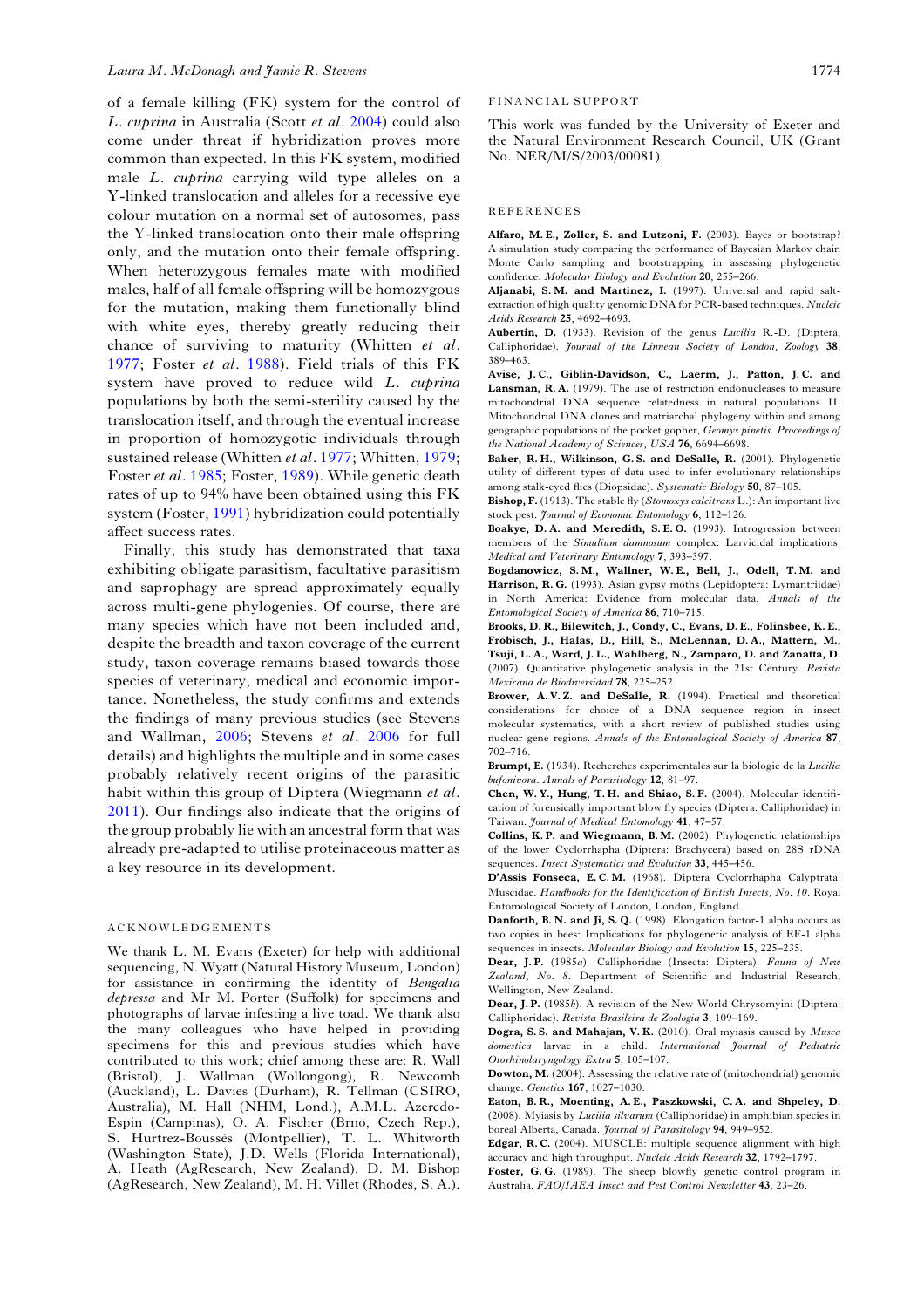<span id="page-15-0"></span>Foster, G. G. (1991). Simulation of genetic control: homozygous-viable pericentric inversions in field-female killing systems. Theoretical and Applied Genetics 82, 368–378.

Foster, G. G., Vogt, W. G. and Woodburn, T. L. (1985). Genetic analysis of field trials of sex-linked translocation strains for genetic control of the Australian sheep blowfly Lucilia cuprina (Wiedemann). Australian Journal of Biological Sciences 38, 275–293.

Foster, G. G., Vogt, W. G., Woodburn, T. L. and Smith, P. H. (1988). Computer simulation of genetic control: Comparison of sterile males and field-female killing systems. Theoretical and Applied Genetics 76, 870–879.

Friedlander, T. P., Regier, J. C. and Mitter, C. (1992). Nuclear gene sequences for higher level phylogenetic analysis: 14 promising candidates. Systematic Biology 41, 483–490.

Friedlander, T.P., Regier, J.C. and Mitter, C. (1994). Phylogenetic information content of five nuclear gene sequences in animals: Initial assessment of character sets from concordance and divergence studies. Systematic Biology 43, 511–525.

Friedrich, M. and Tautz, D. (1997a). An episodic change of rDNA nucleotide substitution rate has occurred during the emergence of the insect order Diptera. Molecular Biology and Evolution 14, 644–653.

Friedrich, M. and Tautz, D. (1997b). Evolution and phylogeny of the diptera: A molecular phylogenetic analysis using 28S rDNA sequences. Systematic Biology 46, 674–698.

Fuller, M. E. (1934) The insect inhabitants of carrion: a study in animal ecology. Bulletin of the Council for Scientific and Industrial Research (Australia) 82, 1–63.

Funk, D.J. and Omland, K.E. (2003). Species-level paraphyly and polyphyly: frequency, causes, and consequences, with insights from animal mitochondrial DNA. Annual Review of Ecology Evolution and Systematics 34, 397–423.

Galtier, N., Gouy, M. and Gautier, C. (1996). SEAVIEW and PHYLO\_WIN: Two graphic tools for sequence alignment and molecular phylogeny. Computer Applications in the Biosciences 12, 543–548.

Gleeson, D. M. and Sarre, S. (1997). Mitochondrial DNA variability and geographic origin of the sheep blowfly, Lucilia cuprina (Diptera: Calliphoridae), in New Zealand. Bulletin of Entomological Research 87, 265–272.

Hall, D. G. (1948) The Blowflies of North America. The Thomas Say Foundation, Lafayette, Indiana, USA.

Hardy, G. H. (1937). Notes on the genus Calliphora (Diptera). Proceedings of the Linnean Society of New South Wales 62, 17–26.

Harvey, M. L., Gaudieri, S., Villet, M. H. and Dadour, I. R. (2008). A global study of forensically significant calliphorids: Implications for identification. Forensic Science International 177, 66–76.

Harvey, M. L., Mansell, M. W., Villet, M. H. and Dadour, I. R. (2003). Molecular identification of some forensically important blowflies of southern Africa and Australia. Medical and Veterinary Entomology 17, 363–369.

Hillis, D. M. and Bull, J. J. (1993). An empirical test of bootstrapping as a method for assessing confidence in phylogenetic analysis. Systematic Biology 42, 182–192.

Hoelzel, A.R. and Green, A. (1992). Analysis of population-level variation by sequencing PCR-amplified DNA. In Molecular Genetic Analysis of Populations: A Practical Approach (Ed. A. R. Hoelzel), pp. 159–187. Oxford University Press, Oxford, UK.

Holloway, B. A. (1991a). Identification of third-instar larvae of flystrike and carrion-associated blowflies in New Zealand (Diptera: Calliphoridae). New Zealand Entomologist 14, 24–28.

Holloway, B. A. (1991b). Morphological characters to identify adult Lucilia sericata (Meigen, 1826) and Lucilia cuprina (Wiedemann, 1830) (Diptera: Calliphoridae). New Zealand Journal of Zoology 18, 415–420.

Hovemann, B., Richter, S., Walldorf, U. and Cziepluch, C. (1988). Two genes encode related cytoplasmic elongation factors 1 alpha (EF-1 alpha) in Drosophila melanogaster with continuous and stage specific expression. Nucleic Acids Research 16, 3175–3194.

Huelsenbeck, J.P. and Ronquist, F. (2001). MRBAYES: Bayesian inference of phylogenetic trees. Bioinformatics 17, 754–755.

Iwasa, M. and Ishiguro, N. (2010). Genetic and morphological differences of Haematobia irritans and  $H$ , exigua, and molecular phylogeny of Japanese Stomoxyini flies (Diptera, Muscidae). Medical Entomology and Zoology 61, 335–344.

James, M. T. (1947). The Flies that Cause Myiasis in Man. US Department of Agriculture, Miscellaneous Publication 631, Washington D.C.

James, M. T. (1955). The blowflies of California (Diptera: Calliphoridae). Bulletin of the California Insect Survey Vol. 4, No. 1.

James, M. T. (1981) Genus DYSCRITOMYIA Grimshaw. In A Manual of the Insects of the Hawaiian Islands, including an Enumeration of the

Species and Notes on their Origin, Distribution, Hosts, Parasites, etc. (D. E. Hardy) Vol. 14, 294–349. The University Press of Hawaii, Honolulu, Hawaii, USA.

Karpa, A., Petrova, V. and Čudare, Z. (2007). Study of Diptera fauna (Nematocera, Brachycera) from the strawberry plantings. Acta Biologica Universitatis Daugavpilensis 7, 175–180.

Kutty, S. N., Pape, T., Pont, A., Wiegmann, B. M. and Meier, R. (2008). The Muscoidea (Diptera: Calyptratae) are paraphyletic: Evidence from four mitochondrial and four nuclear genes. Molecular Phylogenetics and Evolution 49, 639–652.

Lehrer, A. Z. (2003). Bengaliidae n. fam. Une nouvelle famille de Diptera Cyclorrhpha. Entomologia Croatica 7, 5–14.

Leonard, S. A. (2003). IUPAC/IUB single-letter codes within nucleic acid and amino acid sequences. Current Protocols in Bioinformatics, Appendix 1A.

Lin, C. P. and Danforth, B. N. (2004). How do insect nuclear and mitochondrial gene substitution patterns differ? Insights from Bayesian analyses of combined datasets. Molecular Phylogenetics and Evolution 30, 686–702.

Lunt, D. H., Zhang, D.-X., Szymura, J. M. and Hewitt, G. M. (1996). The insect cytochrome oxidase I gene: Evolutionary patterns and conserved primers for phylogenetic studies. Insect Molecular Biology 5, 153–165.

Mallet, J. (2005). Hybridization as an invasion of the genome. Trends in Ecology and Evolution 20, 229–237.

McDonagh, L., García, R. and Stevens, J. R. (2009). Phylogenetic analysis of New World screwworm fly, Cochliomyia hominivorax, suggests genetic isolation of some Caribbean island populations following colonization from South America. Medical and Veterinary Entomology 23 (Suppl. 1),  $14-22$ 

Meier, R., Kotrba, M. and Ferrar, P. (1999). Ovoviviparity and viviparity in the Diptera. Biological Reviews of the Cambridge Philosophical Society 74, 199–258.

Monteiro, A. and Pierce, N. E. (2001). Phylogeny of Bicyclus (Lepidoptera: Nymphalidae) inferred from COI, COII, and EF-1 alpha gene sequences. Molecular Phylogenetics and Evolution 18, 264–281.

Moulton, J. K. (2000). Molecular sequence data resolves basal divergences within Simuliidae (Diptera). Systematic Entomology 25, 95-113.

Nelder, M. P., McCreadie, J. W. and Major, C. S. (2009). Blow flies visiting decaying alligators: is succession synchronous or asynchronous? Psyche: A Journal of Entomology. Article ID 575362, 7 pages, 2009. doi:10.1155/2009/575362.

Nelson, L. A., Wallman, J. F. and Dowton, M. (2007). Using COI barcodes to identify forensically and medically important blowflies. Medical and Veterinary Entomology 21, 44–52.

Neumann, V. and Meyer, F. (2008). Lucilia bufonivora Moniez, 1876 – an euryxene parasite of amphibians (Insecta: Diptera: Calliphoridae). Mitteilungen aus dem Museum für Naturkunde in Berlin. Zoologisches Museum und Institut für Spezielle Zoologie (Berlin) 70, 331–341.

Norris, K. R. (1991). General biology. In The Insects of Australia. (Eds. I. D. Naumann, P. B. Carne, J. F. Lawrence, E. S. Nielsen, J. P. Spradberry, R. W. Taylor, M. J. Whitten and M. J. Littlejohn). Melbourne University Press, Melbourne, Australia.

Otranto, D. and Stevens, J. R. (2002). Molecular approaches to the study of myiasis-causing larvae. International Journal for Parasitology 32, 1345–1360.

Otranto, D., Traversa, D., Milillo, P., De Luca, F. and Stevens, J. (2005). Utility of mitochondrial and ribosomal genes for differentiation and phylogenesis of species of gastrointestinal bot flies. Journal of Economic Entomology 98, 2235–2245.

Park, S. H., Zhang, Y., Piao, H., Yu, D. H., Jeong, H. J., Yoo, G. Y., Chung, U., Jo, T.-H. and Hwang, J.-J. (2009). Use of cytochrome c oxidase subunit I (COI) nucleotide sequences for identification of the Korean Luciliinae fly species (Diptera: Calliphoridae) in forensic investigations. Journal of Korean Medical Science 24, 1058-1063.

Parr, H. C. M. (1962). Studies on Stomoxys calcitrans (L.) in Uganda, East Africa. II. – Notes on life-history and behaviour. Bulletin of Entomological Research 53, 437–443.

Petersen, F. T., Meier, R., Kutty, S. N. and Wiegmann, B. M. (2007). The phylogeny and evolution of host choice in the Hippoboscoidea (Diptera) as reconstructed using four molecular markers. Molecular Phylogenetics and Evolution 45, 111–122.

Pollock, J. N. (1974). Comparative notes on adaptations for viviparity shown by Dyscritomyia (Calliphoridae, Diptera) of Hawaii, and Glossina (Glossinidae, Diptera). Proceedings of the Hawaiian Entomological Society 21, 447–455.

Posada, D. and Crandall, K. A. (1998). Modeltest: Testing the model of DNA substitution. Bioinformatics 14, 817–818.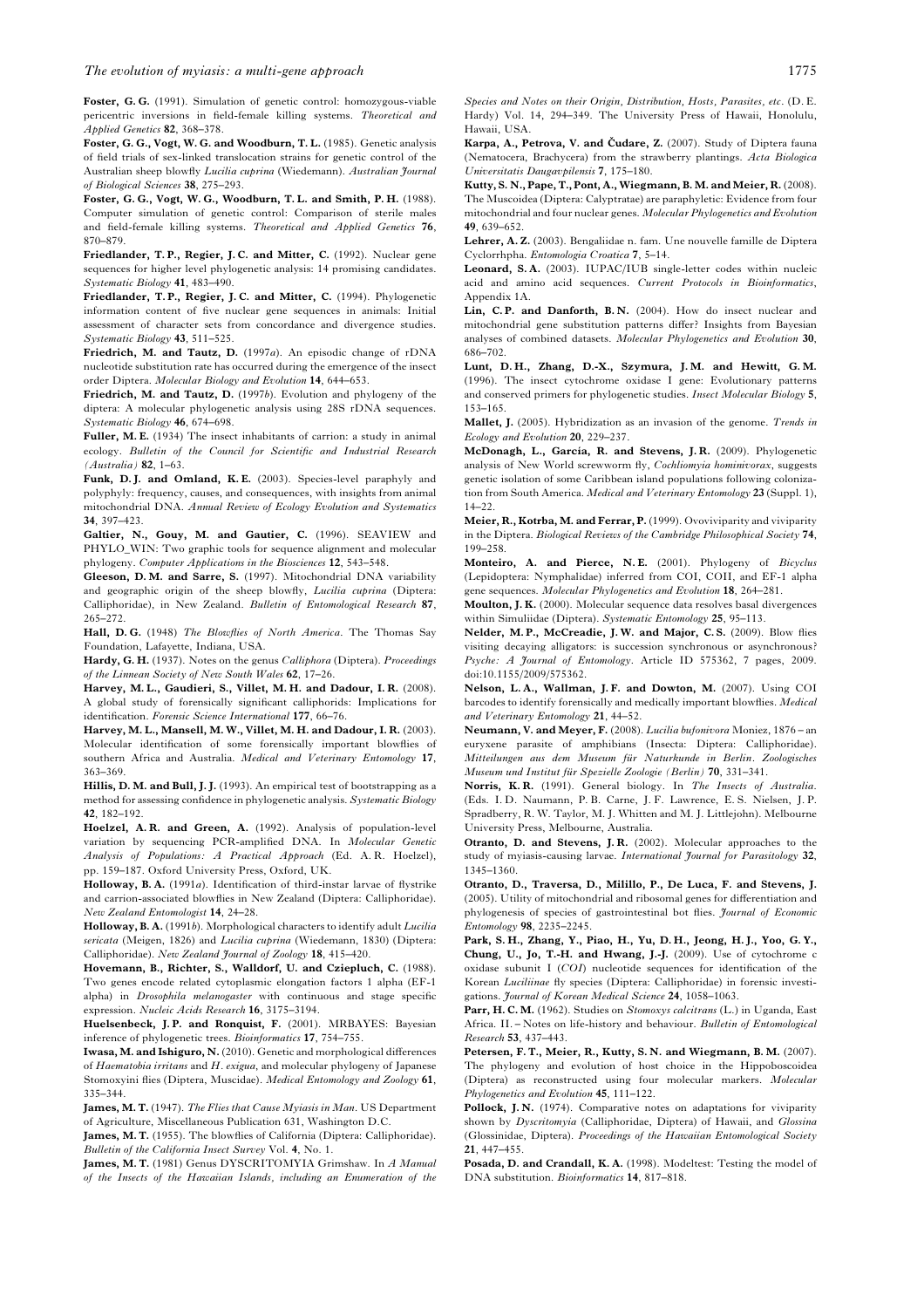<span id="page-16-0"></span>Rognes, K. (1991). Blowflies (Diptera, Calliphoridae) of Fennoscandia and Denmark. Fauna Entomologica Scandinavica, Volume 24. E. J. Brill/ Scandinavian Science Press Ltd., Leiden, The Netherlands.

Rognes, K. (1997). The Calliphoridae (Blowflies) (Diptera: Oestroidea) are not a monophyletic group. Cladistics 13, 27–66.

Rognes, K. (1998). Family Calliphoridae, Ch. 3.51. In Contributions to a Manual of Palaearctic Diptera (Eds. L. Papp and B. Darvas) Vol. 3, 617–648. Science Herald, Budapest, Hungary.

Rognes, K. (2005). Bengalomania – A review of Andy Z. Lehrer's book on Bengalia Robineau-Desvoidy, 1830 and related works (Diptera, Calliphoridae). Studia Dipterologica 12, 443–471.

Rognes, K. and Paterson, H. E. H. (2005). Chrysomya chloropyga (Wiedemann, 1818) and C. putoria (Wiedemann, 1830) (Diptera: Calliphoridae) are two different species. African Entomology 13, 49–70.

Ronquist, F., Huelsenbeck, J. P. and van der Mark, P. (2005). MrBayes 3.1, Manual [\(http://mrbayes.scs.fsu.edu/manual.php\)](http://mrbayes.scs.fsu.edu/manual.php).

Sabrosky, C. W., Bennett, G. F. and Whitworth, T. L. (1989). Bird blow flies (Protocalliphora) in North America (Diptera: Calliphoridae), with notes on Palearctic species. Smithsonian Institution Press, Washington D.C.

Scott, M.J., Heinrich, J.C. and Li, X.L. (2004). Progress towards the development of a transgenic strain of the Australian sheep blowfly (Lucilia cuprina) suitable for a male-only sterile release program. Insect Biochemistry and Molecular Biology 34, 185–192.

Shah, Z. A. and Sakhawat, T. (2004). The effect of flesh age, trap colour, decomposition stage, temperature and relative humidity on the visitation pattern of blow and flesh flies. International Journal of Agriculture and Biology 6, 370–374.

Shao, R. and Barker, S. C. (2007). Mitochondrial genomes of parasitic arthropods: implications for studies of population genetics and evolution. Parasitology 134, 153–167.

Shewell, G.E. (1987). Calliphoridae. In Manual of Nearctic Diptera. (Eds. J. F. McAlpine, B. V. Peterson, G. E. Shewell, H. J. Teskey, J. R. Vockeroth, D. M. Wood) Chapter 106, 2, 1133–1145. Research Branch, Agriculture Canada, Ottawa, Canada.

Simon, C., Frati, F., Beckenbach, A., Crespi, B., Liu, H. and Flook, P. (1994). Evolution, weighting, and phylogenetic utility of mitochondrial gene-sequences and a compilation of conserved polymerase chainreaction primers. Annals of the Entomological Society of America 87, 651–701.

So, P. and Dudgeon, D. (1989). Larval growth dynamics of Hemipyrellia ligurriens (Calliphoridae) and Boettcherisca formosensis (Sarcophagidae) in crowded and uncrowded cultures. Researches on Population Ecology 31, 113–122.

Sperling, F. A. H., Anderson, G. S. and Hickey, D. A. (1994). A DNAbased approach to the identification of insect species for postmortem interval estimation. Journal of Forensic Sciences 39, 418-427.

Sperling, F. A. H. and Hickey, D. A. (1994). Mitochondrial sequence variation in the spruce budworm species complex (Choristoneura: Lepidoptera). Molecular Biology and Evolution 11, 656–665.

Sperling, F. A. H., Landry, J.-F. and Hickey, D. A. (1995). DNA-based identification of introduced ermine moth species in North America (Lepidoptera: Yponomeutidae). Annals of the Entomological Society of America 88, 155–162.

Spradbery, J.P. (1991) A Manual for the Diagnosis of Screw-Worm Fly. CSIRO, Australian Government Publishing Service, Canberra, Australia. Stevens, J. R. (2003). The evolution of myiasis in blowflies (Calliphoridae). International Journal for Parasitology 33, 1105–1113.

Stevens, J. and Wall, R. (1996a). Classification of the genus Lucilia (Diptera: Calliphoridae): a preliminary parsimony analysis. Journal of Natural History 30, 1087–1094.

Stevens, J. and Wall, R. (1996b). Species, sub-species and hybrid populations of the blowflies Lucilia cuprina and Lucilia sericata (Diptera: Calliphoridae). Proceedings of the Royal Society of London Series B 263, 1335–1341.

Stevens, J. and Wall, R. (1997a). The evolution of ectoparasitism in the genus Lucilia (Diptera: Calliphoridae). International Journal for Parasitology 27, 51–59.

Stevens, J. and Wall, R. (1997b). Genetic variation in populations of the blowflies Lucilia cuprina and Lucilia sericata (Diptera: Calliphoridae). Random amplified polymorphic DNA analysis and mitochondrial DNA sequences. Biochemical Systematics and Ecology 25, 81–97.

Stevens, J. and Wall, R. (2001). Genetic relationships between blowflies (Calliphoridae) of forensic importance. Forensic Science International 120, 116–123.

Stevens, J. R., Wall, R., Wells, J. D. (2002). Paraphyly in Hawaiian hybrid blowfly populations and the evolutionary history of anthropophilic species. Insect Molecular Biology 11, 141–148.

Stevens, J. R. and Wallman, J. F. (2006). The evolution of myiasis in humans and other animals in the Old and New Worlds (part I): phylogenetic analyses. Trends in Parasitology 22, 129–136.

Stevens, J. R., Wallman, J. F., Otranto, D., Wall, R. and Pape, T. (2006). The evolution of myiasis in humans and other animals in the Old and New Worlds (part II): biological and life-history studies. Trends in Parasitology 22, 181-188.

Stevens, J. R., West, H. and Wall, R. (2008). Mitochondrial genomes of the sheep blowfly, Lucilia sericata, and the secondary blowfly, Chrysomya megacephala. Medical and Veterinary Entomology 22, 89–91.

Stireman, J. R. (2002). Phylogenetic relationships of tachinid flies in subfamily Exoristinae (Tachinidae: Diptera) based on 28S rDNA and elongation factor-1alpha. Systematic Biology 27, 409–435.

Strijbosch, H. (1980). Mortality in a population of Bufo bufo resulting from the fly Lucilia bufonivora. Ocecologia 45, 285–286.

Sukontason, K. L., Sribanditmongkol, P., Chaiwong, T., Vogtsberger, R. C., Piangjai, S. and Sukontason, K. (2008). Morphology of immature stages of Hemipyrellia ligurriens (Wiedemann) (Diptera: Calliphoridae) for use in forensic entomology applications. Parasitology Research 103, 877–887.

Swofford, D.L. (1998). PAUP\*. Phylogenetic Analysis Using Parsimony (\* and Other Methods), Version 4. Sunderland, M.A., Sinauer **Associates** 

Tourle, R., Downie, D. A. and Villet, M. H. (2009). Flies in the ointment: a morphological and molecular comparison of Lucilia cuprina and Lucilia sericata (Diptera: Calliphoridae) in South Africa. Medical and Veterinary Entomology 23, 6–14.

Townsend, C. H. T. (1935). Muscoid classification and habits. In Manual of Myiology, Part II. (Eds. Townsend, C. H. T. and Filhos, I.), pp. 164–172. Itaquaquecetuba, Sao Paulo, Brazil.

Ullyett, G. C. (1945). Species of Lucilia attacking sheep in South Africa. Nature 155, 636–637.

van Emden, F. I. (1954). Diptera: Cyclorrhapha Calyptrata (I) Sect (a) Tachinidae and Calliphoridae. Vol X. Part 4(a). The Royal Entomological Society of London (RES).

Wallman, J. F. (2001). A key to the adults of species of blowflies in southern Australia known or suspected to breed in carrion. Medical and Veterinary Entomology 15, 433–437.

Wallman, J.F. and Adams, M. (1997). Molecular systematics of Australian carrion-breeding blowflies of the genus Calliphora (Diptera: Calliphoridae). Australian Journal of Zoology 45, 337-356.

Wallman, J. F. and Donnellan, S. C. (2001). The utility of mitochondrial DNA sequences for the identification of forensically important blowflies (Diptera: Calliphoridae) in southeastern Australia. Forensic Science International 120, 60–67.

Wallman, J. F., Leys, R. and Hogendoorn, K. (2005). Molecular systematics of Australian carrion-breeding blowflies (Diptera: Calliphoridae) based on mitochondrial DNA. Invertebrate Systematics 19,  $1-15$ .

Weddeling, K. and Kordges, T. (2008). Lucilia bufonivora-Befall (Myiasis) bei Amphibien in Nordrhein-Westfalen – Verbreitung, Wirtsarten, Ökologie und Phänologie [Lucilia bufonivora infestation (myiasis) of amphibians in NorthRhine-Westphalia – distribution, host species, ecology and phenology]. Zeitschrift für Feldherpetologie 15, 183–202.

Wells, J. D., Goff, M. L., Tomberlin, J. K. and Kurahashi, H. (2002). Molecular systematics of the endemic Hawaiian blowfly genus Dyscritomyia Grimshaw, (Diptera: Calliphoridae). Medical Entomology and Zoology 53, 231–238.

Wells, J. D., Introna, F. Jr, Di Vella, G., Campobasso, C. P., Hayes, J. and Sperling, F. A. (2001). Human and insect mitochondrial DNA analysis from maggots. *Journal of Forensic Science* 46, 685-687.

Wells, J. D., Lunt, N. and Villet, M. H. (2004). Recent African derivation of Chrysomya putoria from C. chloropyga and mitochondrial DNA paraphyly of cytochrome oxidase subunit one in blowflies of forensic importance. Medical and Veterinary Entomology 18, 445–448.

Wells, J.D. and Sperling, F.A.H. (1999). Molecular phylogeny of Chrysomya albiceps and C. rufifacies (Diptera: Calliphoridae). Journal of Medical Entomology 36, 222–226.

Wells, J. D. and Sperling, F. A. (2001). DNA-based identification of forensically important Chrysomyinae (Diptera: Calliphoridae). Forensic Science International 120, 110–115.

Wells, J. D., Wall, R. and Stevens, J. R. (2007). Phylogenetic analysis of forensically important Lucilia flies based on cytochrome oxidase I sequence: a cautionary tale for forensic species determination. International Yournal of Legal Medicine 121, 229–233.

Whitten, M.J. (1979). The use of genetically selected strains for pest replacement or suppression. In Genetics in Relation to Insect Management